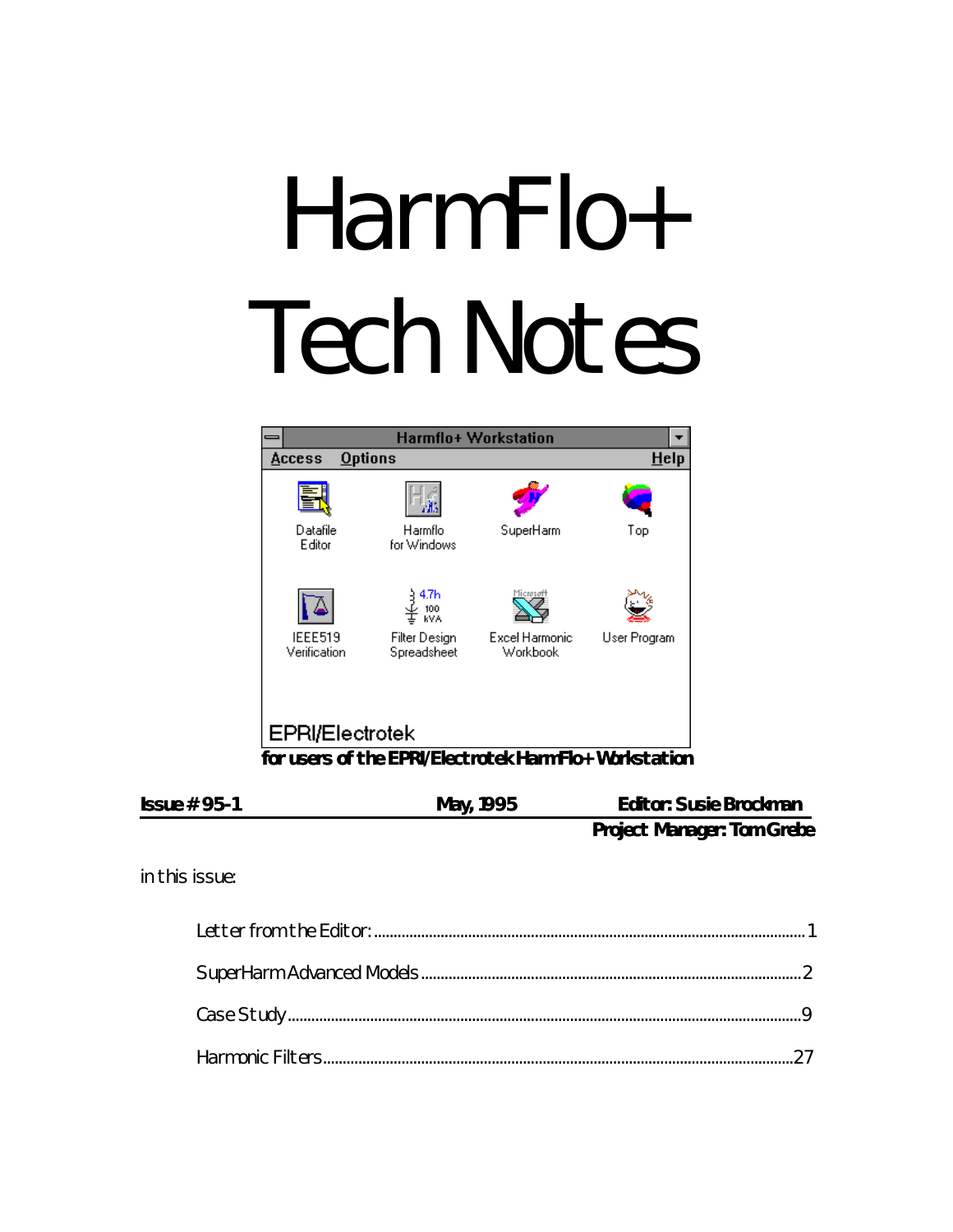## *Letter from the Editor:*

This is the fifth issue of *HarmFlo+ Tech Notes*. The technical newsletter provided to members of the HarmFlo User's Group. It was developed as a technical bulletin for exchanging information between members of the group. We are constantly seeking new information to share. Following is a list of the types of articles you may want to submit.

Technical articles Modifications / enhancements to the code Case studies / unique simulations Research projects SuperHarm / HARMFLO data preparation / model development Include / library files developed for distribution on the BBS Letters to the editor / User's Group Technical paper abstracts Questions for members of the User's Group

If you feel you have an article which is appropriate, or may help another member of the group with harmonic analysis, please send us a copy for review. We feel the exchange of information is one of the most helpful resources the group can provide.

Sincerely,

For more information concerning the newsletter or to submit a contribution please contact:

Susie Brockman Electrotek Concepts, Inc. 408 North Cedar Bluff Road, Suite 500 Knoxville, Tennessee 37923 Phone: (615) 470-9222 x41 FAX: (615) 470-9223 e-mail: susieb@electrotek.com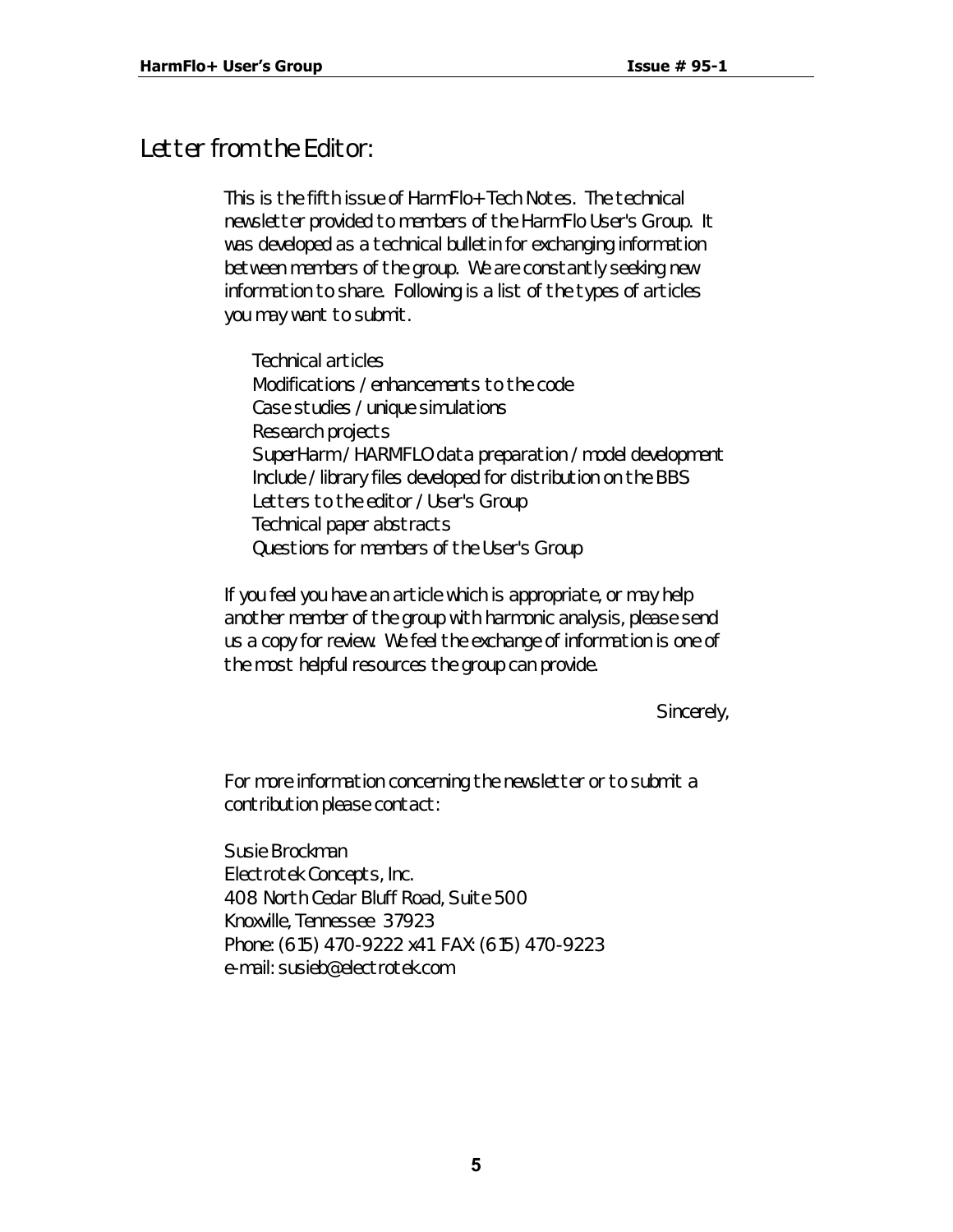## *MACHINE*

The MACHINE model is used to represent a generator or motor as a frequency dependent branch. The model alone can represent a motor. The branch impedance at fundamental frequency is calculated as follows:

$$
R_1 = \frac{100 \cdot Z_b}{\% \text{Load}}, \quad X_1 = R_1 * \text{Tan}\left(\text{Cos}^{-1} \frac{\% \text{ PF}}{100}\right)
$$

Resistance and reactance at harmonic frequencies is given by %Rh and %Xh, respectively. Subtransient resistance and reactance are usually used for these parameters. By default, losses are frequency-dependent; the program assumes that resistance, as well as reactance, increases linearly with frequency. Resistance and reactance should be entered in percent on the impedance base corresponding to the terminal voltage, horsepower, and efficiency:

$$
Z_b = \frac{kV_b^2}{MVA_b} = \left(\frac{13.412 \cdot \frac{96}{6}}{HP}\right) kV^2
$$

%Rh and %Xh are optional. The default values correspond to:

$$
X_h = 0.170 * X_1
$$
  
Rh = 0.025 \* Xh

To model a generator it is necessary to use the VSOURCE model behind the MACHINE model to represent the 60Hz voltage source. This is necessary to obtain the correct power flow generated between the generator and the system. It should be noted that it may be necessary to vary the voltage and differential angles to obtain the most accurate representation of the generator. This voltage is usually larger then 1.0 per unit on the machines base.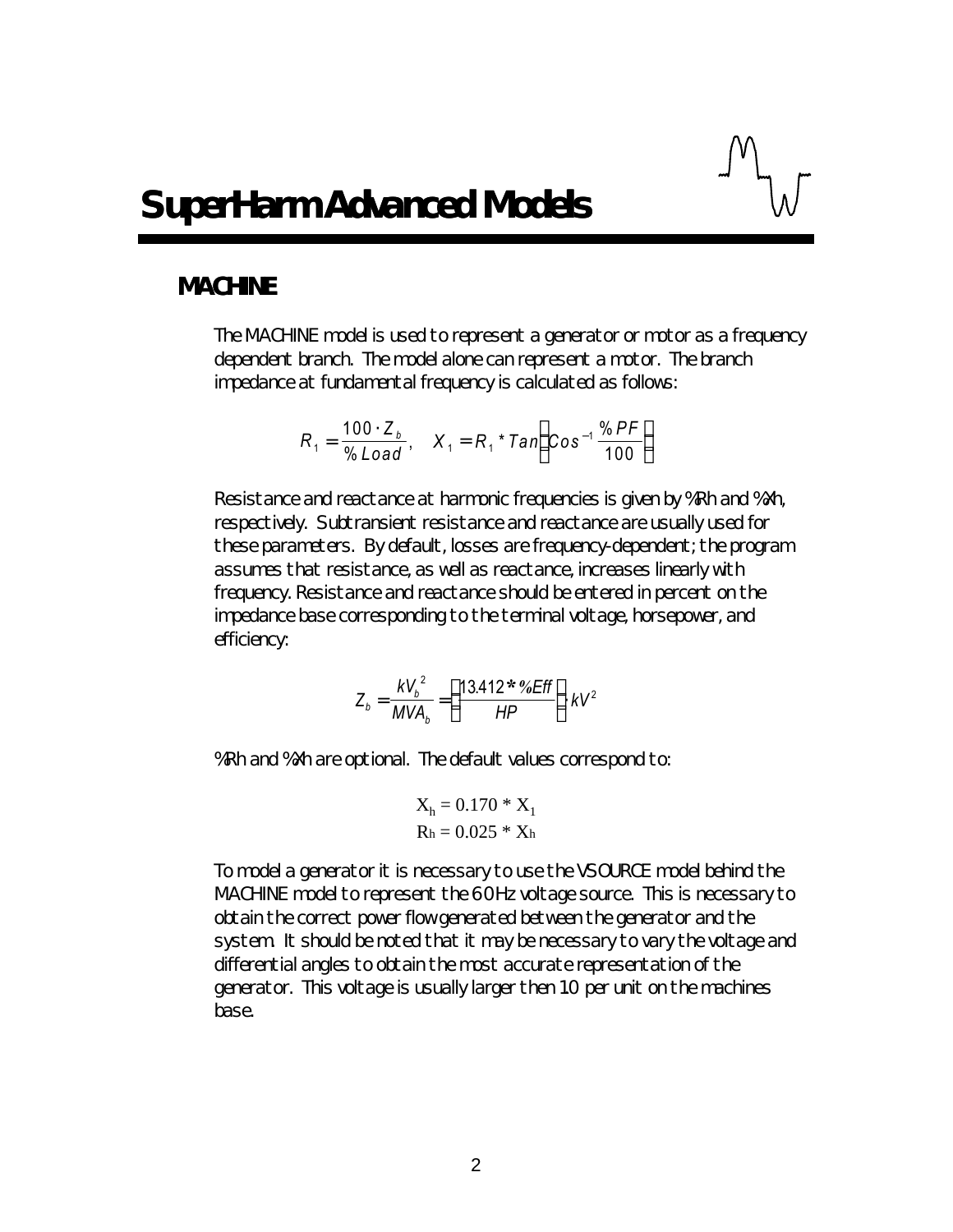## *LINE*

LINE can be used to represent any number of mutually-coupled, multi-phase transmission lines. Phase unbalance, skin effect, and the frequency dependence of the earth return path (Carson's equations) are included in the model. LINE requires detailed information concerning conductor characteristics and tower geometry. The conductor data for the LINE model is entered in a series of lists. Each list contains the data for all the conductors of the type indicated by the list tag name.



The LINE model can also be used to generate an output listing of the calculated line constants. A sample line constants output can be seen below:

```
Number of Phase Conductors ...: 3
Number of Ground Conductors ...: 0
Frequency for Constants (Hz) ..: 60
Earth Restivity (ohm-meters) ..: 100
Units for Input Data ..........: English
ID DC Res. GMR Diameter X Coord Y Coord NB Spacing
    ohms/mi feet inches feet feet inches
   -- --------- ---- ---------- ---------- ---------- -- ------
 P 0.062137 0.0125 0.025 -15 15 1 0
 P 0.062137 0.0125 0.025 0 15 1 0
 P 0.062137 0.0125 0.025 15 15 1 0
L mH/km - Before reduction:
 2.4651 1.0471 0.90844
..
Z Ohms/km - Before ground wire reduction:
 0.097585 0.058528 0.058517
          0.39473
..
Z Ohms/km - After ground wire reduction:
 0.097585 0.058528 0.058517
 0.92931 0.39473 0.34247
..
C nF/km:
```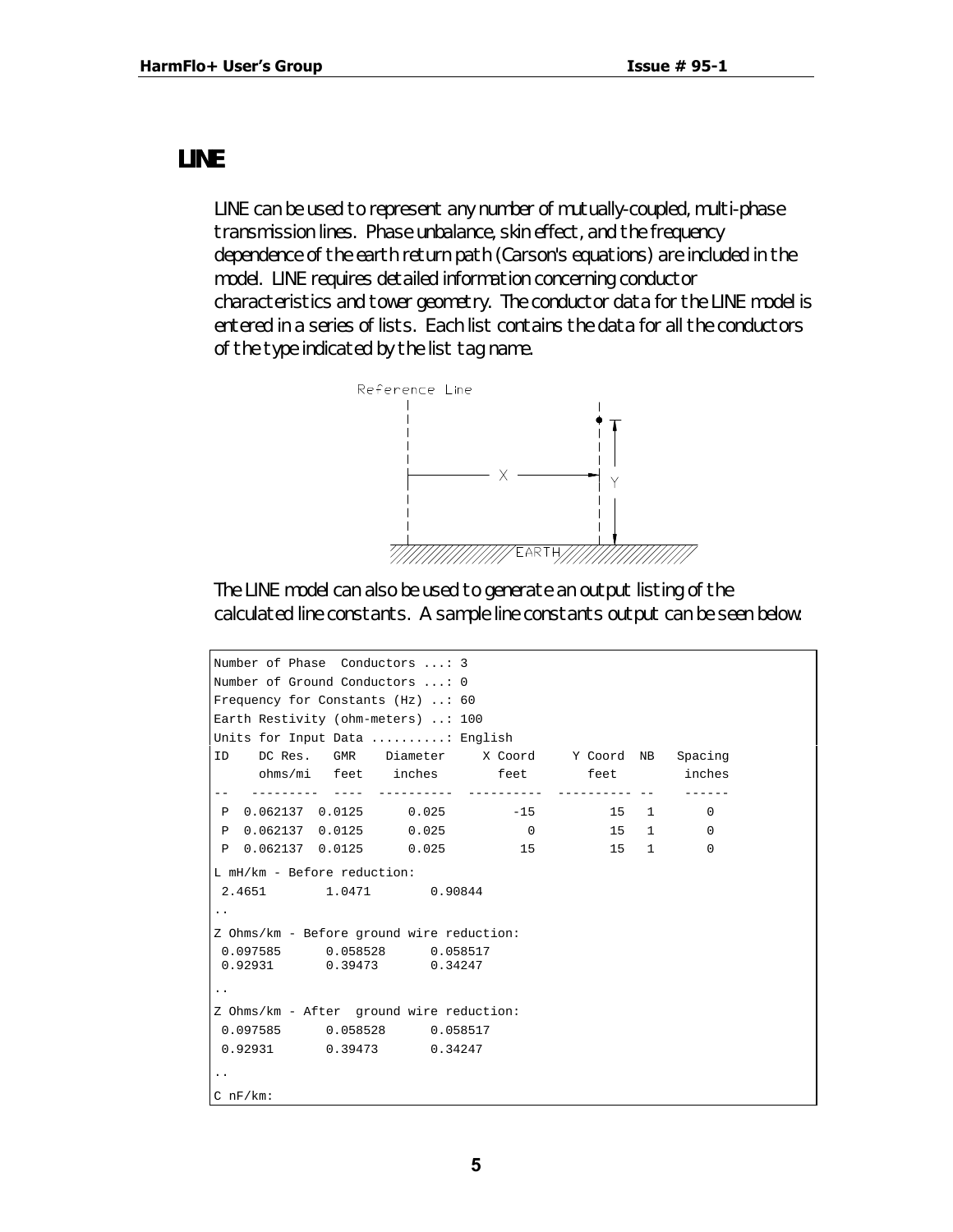```
5.4557 -0.41569 -0.15156..
YC micro Siemens/km:
2.0567 -0.15671 -0.057138..
Attenuation Alpha - micro Nepers/km:
 111.14
..
Characteristic Impedance Zc - Ohms:
 965.96
-61.219
..
Characteristic Impedance Zc (Polar) - Ohms:
 967.90
-3.6263
..
Velocity - km/s:
 2.1536E+05
..
```
# *INDUCTIONMOTOR*

INDUCTIONMOTOR models a single-phase or three-phase induction motor. Besides the device name and bus names, only rated power (HP) and terminal voltage (kV, line-neutral for the single-phase model, line-line for the three-phase model) must be entered. The remaining parameters default to specific values indicated in the SuperHarm manual. The model parameters and assumptions utilized in SuperHarm are based upon a paper titled "Studies on Modeling Harmonic Impedance for Induction Motors" by Zhang Jing and He Fengreng.

Four assumptions are made for this model:

- Stator impedance is equal to that of the rotor
- $X_1 = X_2$ . • Exciting impedance is 35 times as high as that of stator  $x_m = 35x_1$
- Exciting current is 30% of stator current. The remaining 70% of stator current flows through the rotor circuit, i.e.,  $I_0 = 30\% I_1$  and  $I_2 = 70\% I_1$ .
- Core loss of induction motor takes 3% that of the total power output.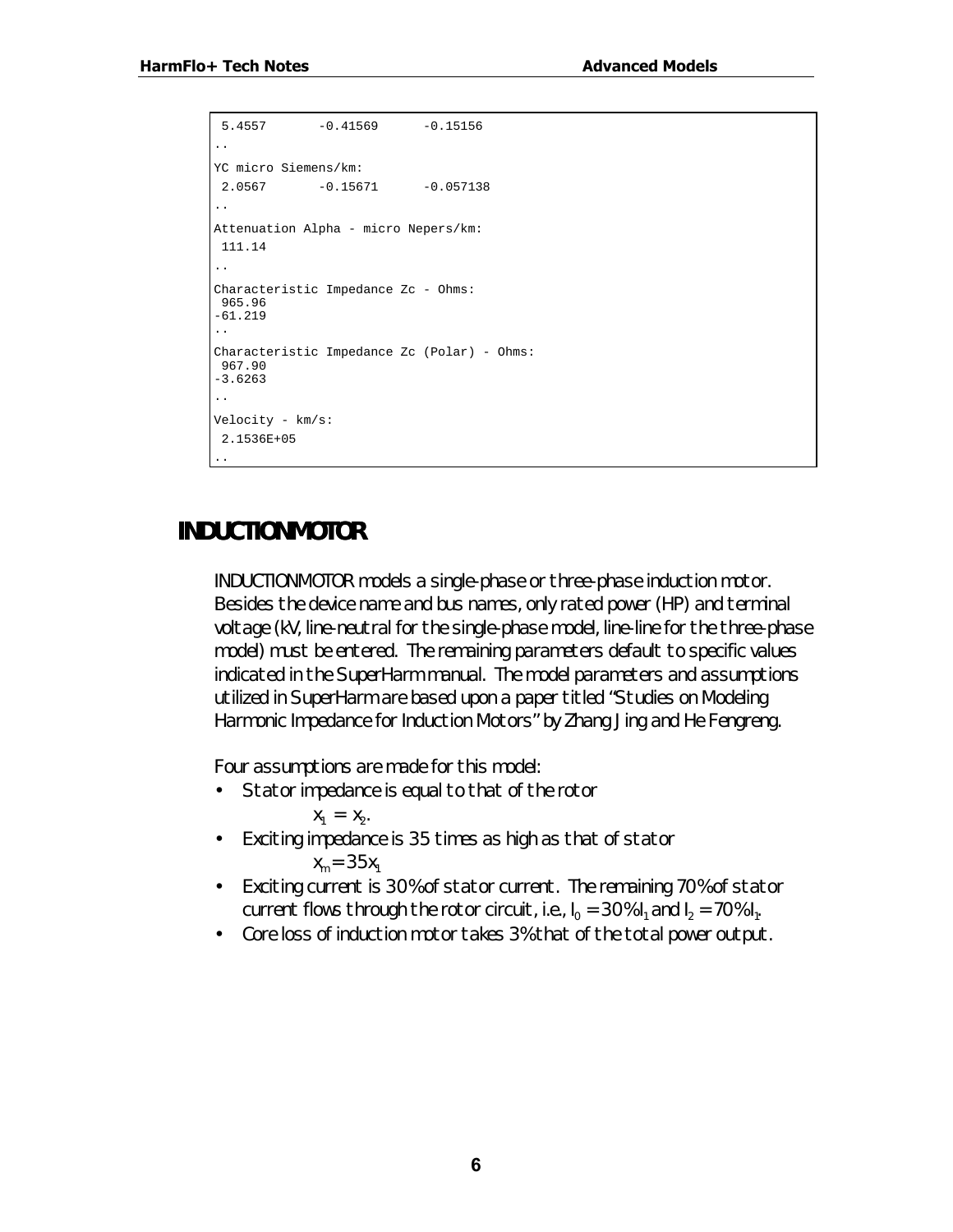

For the above figure, the reactive power equation is listed as follows:

$$
Q_m/3 = I^2 x_1 + I_2^2 x_2 + I_0^2 x_m
$$

Substituting with the assumptions made above the following results:

$$
x_1 = (Q_m U^2) / 4.64 (P_m^2 + Q_m^2)
$$

core resistance is as follows:

 $r_1 = (U_0^2) / 0.03 P_m \eta$ , where  $\eta$  is the efficiency of the motor Rotor slip, S, is computed from the number of stator pole pairs and the operating shaft speed.

$$
S = 1 - \frac{RPM \cdot Poles}{120 \cdot f}
$$

where *f* is the fundamental frequency.

#### *CMATRIX*

CMATRIX simply allows the user to enter the capacitances for a system in a matrix formation. The diagonal values in the matrix are assumed to be shunt connected. The purpose of this option is to allow ease in the representation of multi-phase capacitance.

## *ZYCMATRIX*

ZYCMATRIX allows representation of any number of mutually coupled branches. Branch self and mutual impedances are entered as R (ZRMATRIX) and X (ZXMATRIX) matrices, where:

rii, xii are the resistance and inductive reactance of branch i, rij, xij are the real and reactive components of the coupling impedance from branch i to branch j.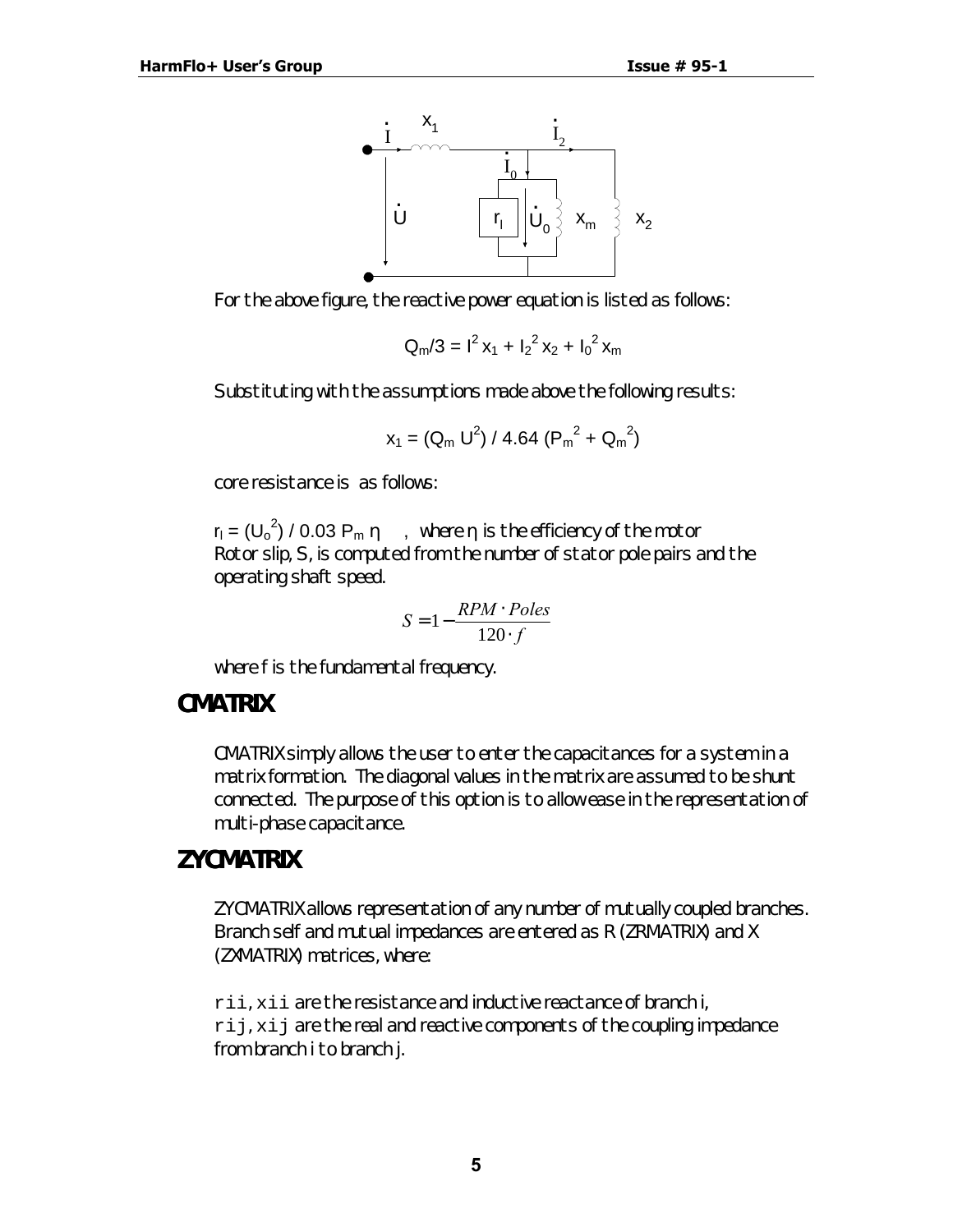Reactance values should be entered at fundamental frequency. They may be inductive  $(X > 0)$  or capacitive  $(X < 0)$ . All components of the [R] matrix, on the other hand, must be non-negative. Zero values are acceptable for coupling impedances, but not for self impedances. That is, for branches i and j,  $r_{i,j}$ ,  $x_{i,j}$ may both be zero; but  $r_{ii}$  and  $x_{ii}$  cannot both be zero.

The admittance values are entered using YCMATRIX, where:

yii the admittance of branch i,

yij the admittance from branch i to branch j.



*Afroz K. Khan, Power Systems Engineer Electrotek Concepts, Inc.*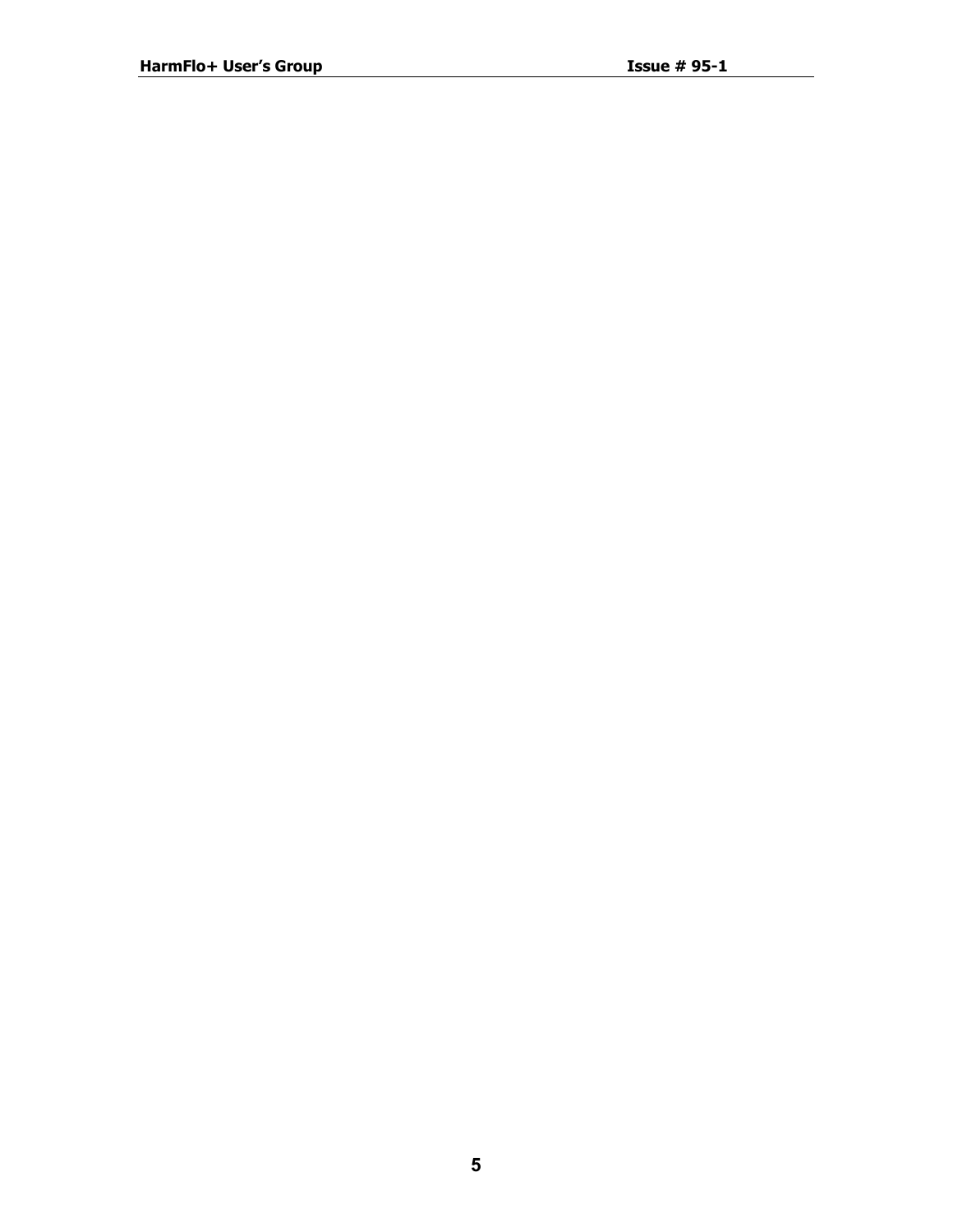

# *A Harmonic Sensitivity Study Involving Variable Speed Heat Pumps*

## **Introduction**

Proper power quality assessment procedures are not only essential when developing solutions for existing distortion problems, but also when computer simulations are used to quantify potential distortion levels due to the insertion of nonlinear loads in a distribution system under study. Consistent with the recommendations and general procedures outlined in [1], harmonic distortion was identified as the major power quality concern with emphasis on voltage distortion caused by variable-speed heat pumps (VSHPs).

Initially, the distribution system must be accurately modeled for preliminary simulations using harmonic simulation tools or computer programs; this is normally done through the accumulation of system data followed by the development of *appropriate* models for each system component. Once the distribution system has been characterized in sufficient detail, preliminary simulations can then be performed to determine the system resonant frequencies; that is, to quantify the impedance characteristics of the distribution system as a function of frequency.

This paper presents the simulation results of a harmonic sensitivity study performed on the C433 feeder of Figure 1 which investigates the effect of feeder capacitor configuration and size, as well as the effect of system damping on propagating harmonic currents. The motivation for this paper came from preliminary computer simulation results which showed evidence of anomalous behavior which could only be explained by possible resonance conditions existing on Circuit C433. It is well known that the response of a distribution system is governed by the interaction of the system inductance and capacitance in addition to the resistive damping provided by the system loads and component losses.

## **Preliminary Information**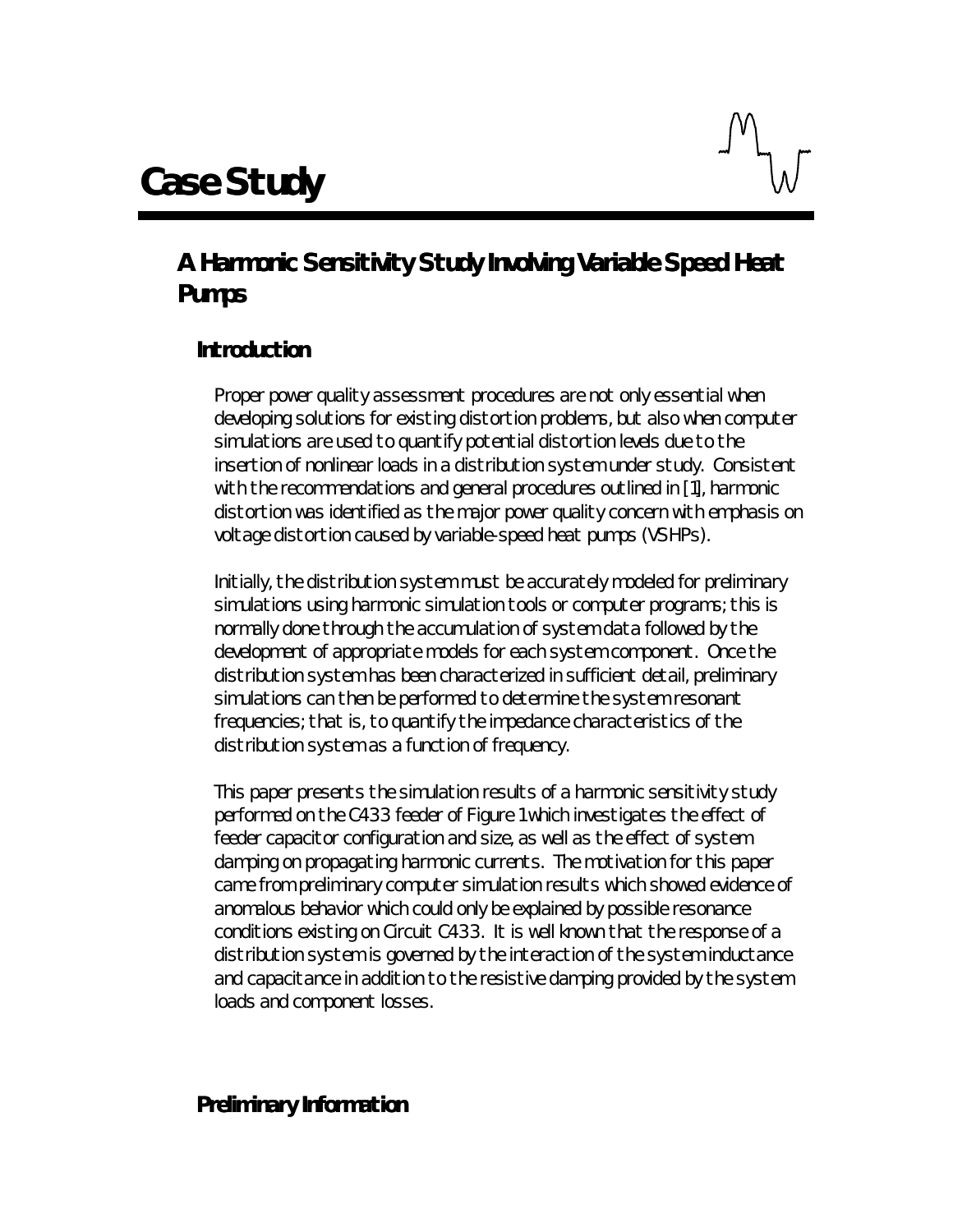The substation and feeder capacitor sizes and locations play an important role in the operation of the distribution system. The impedance of a capacitor,  $Z_c$ *= -j /wC (*Ω*)*, is inversely proportional to the capacitor size, *C* (µF), and the system frequency, (in radians per second).

*Figure 1 One-line diagram of the distribution system.*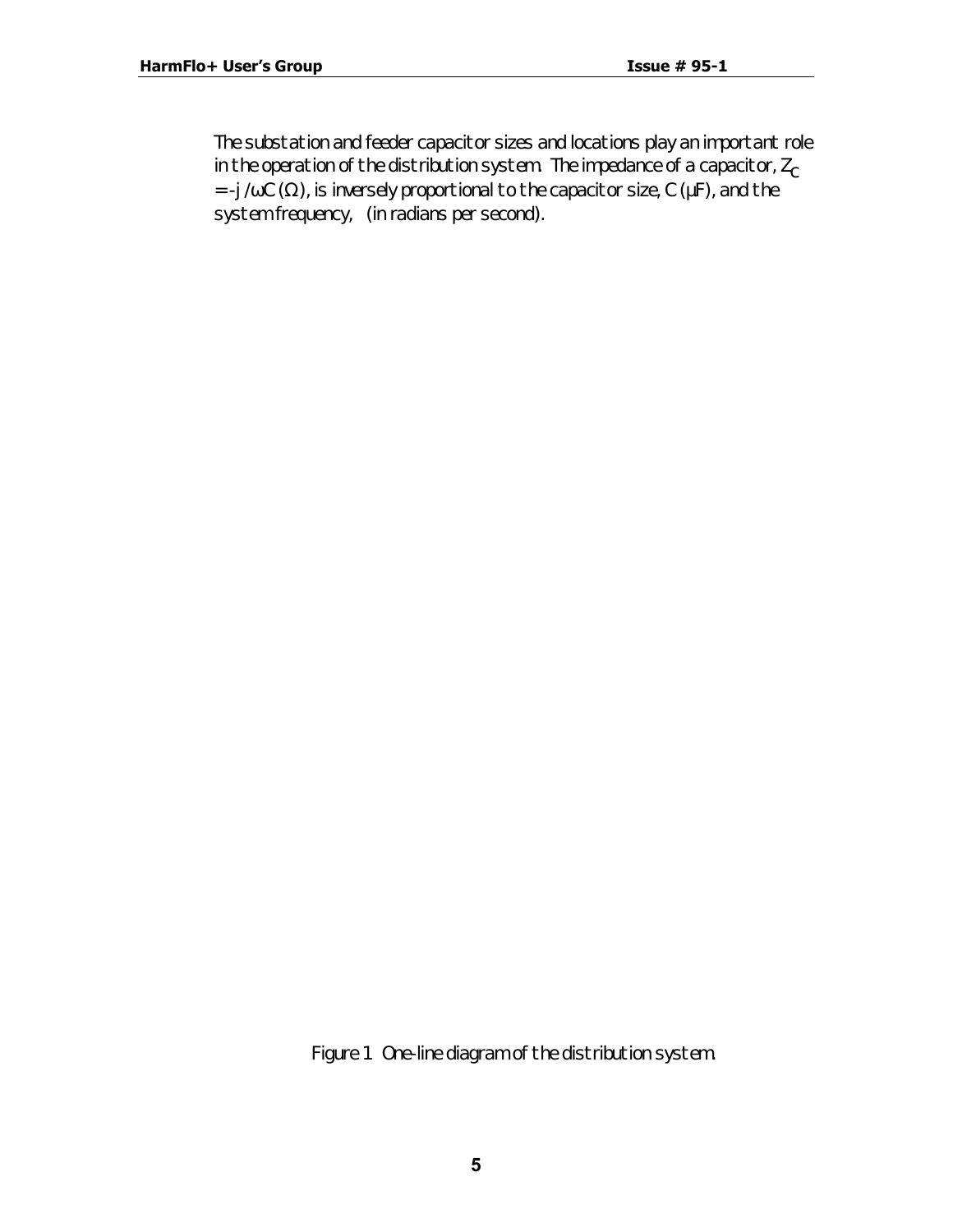Clearly as  $\pmb{w}$  increase,  $Z_\mathcal{C}$  approaches a short circuit, and a shunt path to ground is created for the harmonic currents.

The installation of power factor correction capacitors may result in resonance conditions at harmonic frequencies. These undesirable conditions can usually be avoided by changing the location and/or size of the bank or detuning the bank with a series reactor at the resonant frequency. In effect, the resulting LC filter located in parallel with the harmonic source becomes a low-impedance path to ground and little harmonic current flow into the AC system is achieved.

A parallel resonant frequency, as seen looking back into the distribution system from any bus along the feeder, can quickly be estimated using the simple formula

(1)

where *h* is the harmonic order,  $X_{C,I}$  and  $X_{TH,I}$  are the equivalent capacitance of the shunt compensation and the Thévenin inductive reactance at the fundamental frequency for the bus of interest [2].

A parallel resonance occurs when the inductive and capacitive reactance as seen from the bus cancel; that is, when  $X_C = X_{TH}$  , the impedance is a maximum (ideally infinite), and the resulting harmonic voltage at bus *i* due to the harmonic injection at bus *j* is a maximum. This condition is typically termed an overvoltage. In the case of a series resonance, the converse is true; that is, the Thévenin inductive reactance is in series with the equivalent capacitance. This implies that when  $X_C$  =  $X_{TH}$  , the impedance is a minimum (ideally zero), and the current is a maximum. This condition is typically termed current magnification.

Before presenting the frequency response characteristics obtained for Circuit C433, it is necessary to discuss the following two terms used in impedance classification — driving point and transfer quantities. The former (i.e., *Zi-ih*) relates the *h*th harmonic current injected at the *i*th bus (i.e., *I h*) to the *i* resulting *h*th harmonic voltage response at the *i*th bus (i.e., *Vi h*) when *all other current injections* are open circuited. The transfer impedance (i.e., *Zi-jh*) relates the *h*th harmonic current injected at the *j*th bus (i.e., *I j h*) to the resulting *h*th harmonic voltage response at the *i*th bus (i.e., *Vi h*) when *all other current injections* are open circuited.

The driving-point and transfer impedances may then be divided into three additional classes: positive-, negative-, and zero-sequence impedances. These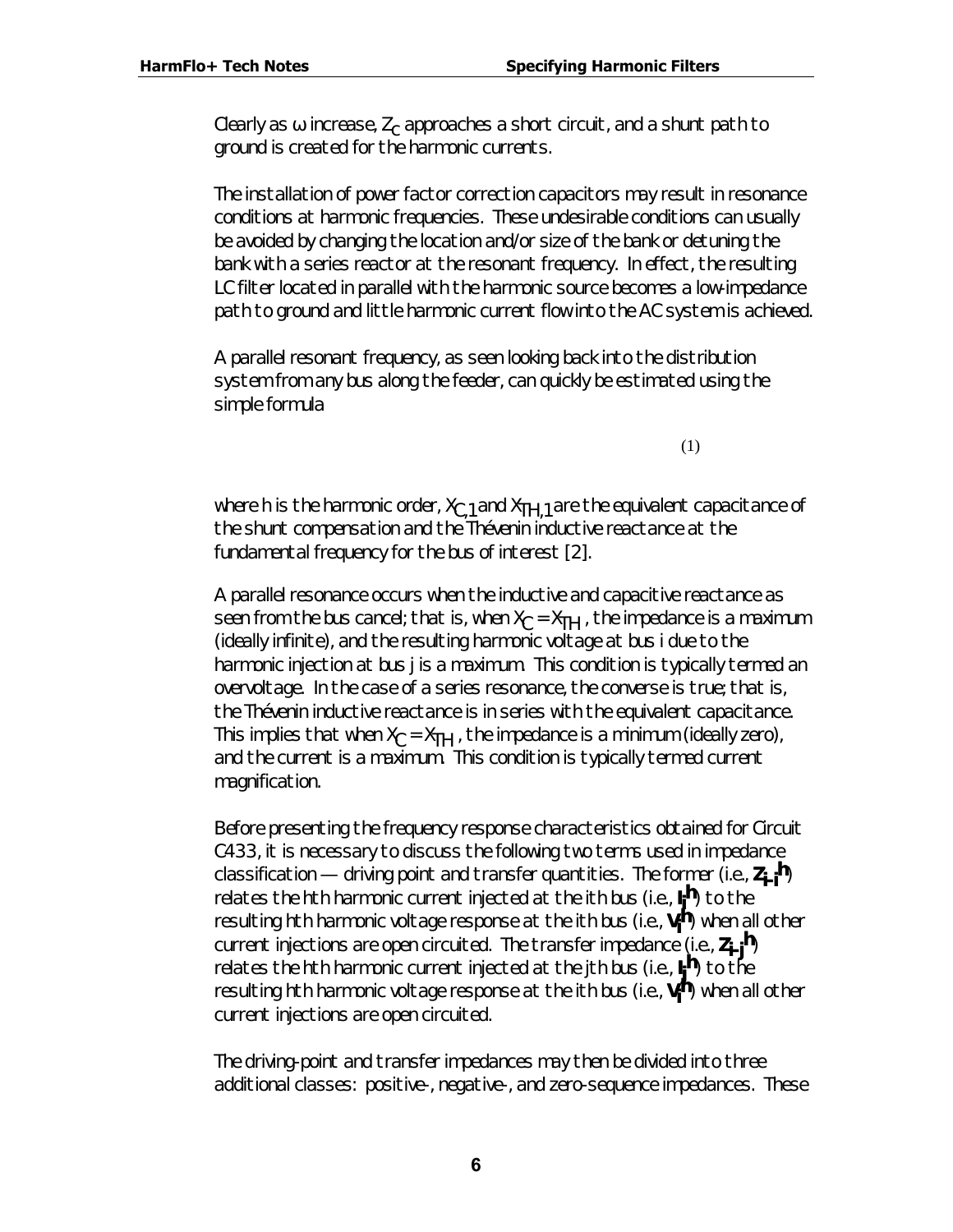so-called sequences are derived from Fortescue's method of symmetrical components which transforms an *unbalanced N*-phase set of voltages or currents (i.e., *abc* variables) to *N balanced sets* of components by the transformation matrix

(2)

where a = 1∠120 and the triple of phase currents,  $I_{\text{abc}}$  is shown below:

(3)

If one considers the triplet of balanced three-phase currents with *h = 1*, and  $a_1$ ,  $b_1$ , and  $c_1$  having the values of O, -120, and 120, then the respective current phasors form a positive- or *abc*-sequence set. Similarly, for *h=n*, the three-phase current phasors determine either a positive-, negative-, or zerosequence set. For example, with  $h = 2$ , the phase angles of the three currents become: 0 , -240 , and 240 ; this is a negative- or *acb*-sequence. When *h = 3*, the phase angles are: 0 , -360 , and 360 , a zero-sequence set since all currents are in phase. Table I summarizes the relationship which exists between the harmonic order, *h*, of a three-phase set of currents or voltages and its associated sequence network. In general, harmonic orders, *h*, of *3k*, *3k+1*, and *3k-1* correspond to the zero, positive, and negative sequence, respectively, for non-negative integers *k* and *h*.

The importance of the symmetrical component transformation is that the three sequences are decoupled; that is, the positive-, negative-, and zerosequence networks can be solved separately using single-phase analysis and then transformed back to the phase variables.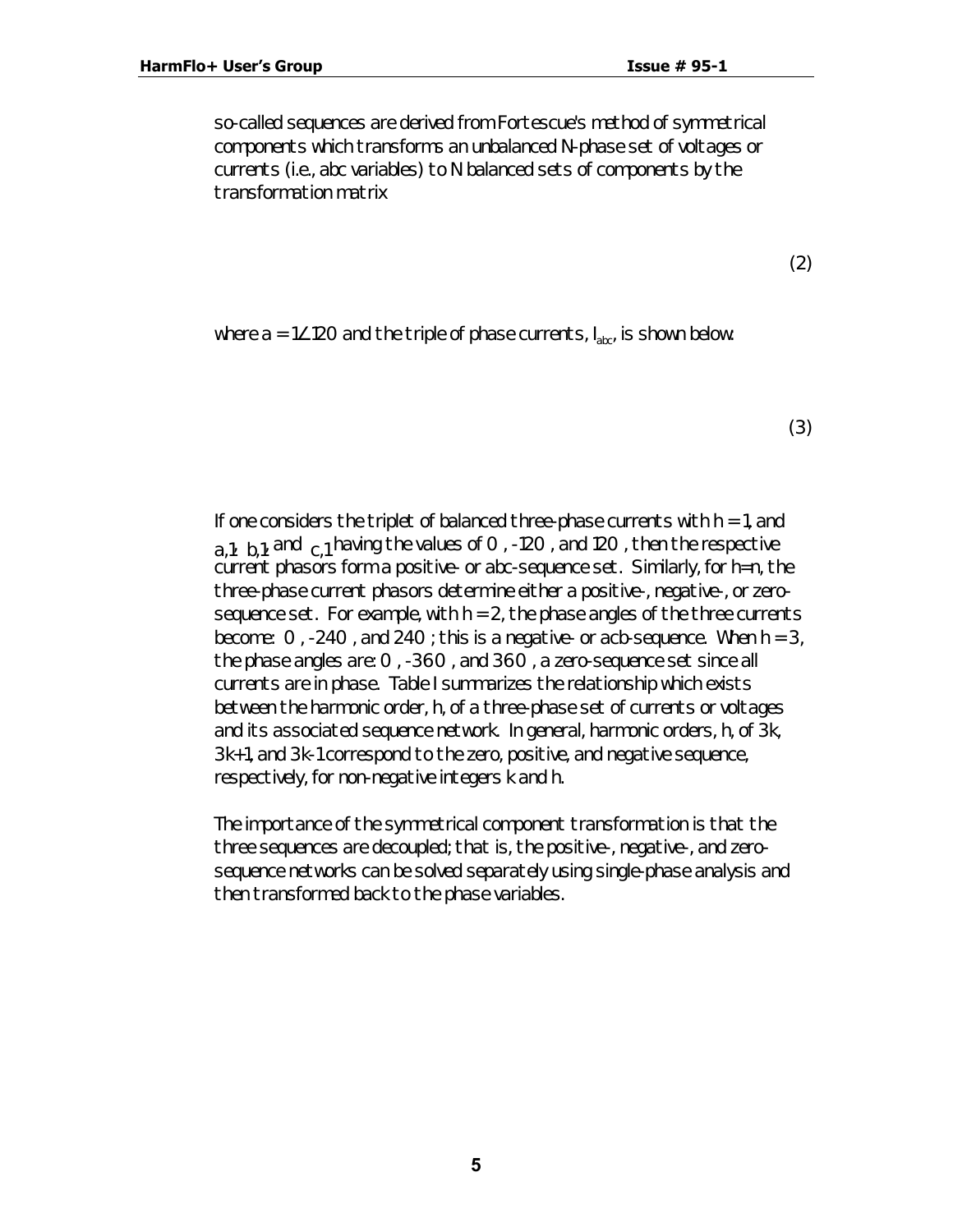| Harmonic order, h | Associated sequence network |
|-------------------|-----------------------------|
| 1                 | positive                    |
| $\overline{2}$    | negative                    |
| $\mathfrak{Z}$    | zero                        |
| $\overline{4}$    | positive                    |
| 5                 | negative                    |
| 6                 | zero                        |
| 7                 | positive                    |
| 8                 | negative                    |
| 9                 | zero                        |
| 10                | positive                    |

Table I The associated sequence network as a function of harmonic order, *h*.

The following statements of Ohm's law are then valid:

where the subscripts *+*, -, and *0* denote the positive-, negative-, and zerosequence quantities. Thus, the product of a positive-sequence current and impedance can only result in a positive-sequence voltage; the same is true for the negative- and zero- sequence networks. As in this study when only balanced conditions are considered, the positive- and negative-sequence impedances are identical, i.e., *Z+ h = Z-h*.

# *Driving-Point Impedance Results*

Figure 2 displays the magnitude of the positive-sequence, driving-point impedances at buses 5 and 6 of Circuit C433 with the 600-kVAr switched capacitors connected at buses 5 and 6. The magnitude of the driving-point impedance at bus 5 shows parallel resonances at the fifth (≅350%), eighth (≅270%), and 32nd harmonics. A series resonance also exists at the 20th harmonic. The parallel resonances existing at bus 6 are at the fifth ( $\approx$ 410%) and eighth (≅390%) harmonics with lesser resonance peaks at the 22nd (≅180%) and 32nd (≅250%) harmonics. Since the system in Figure 1 is

**6**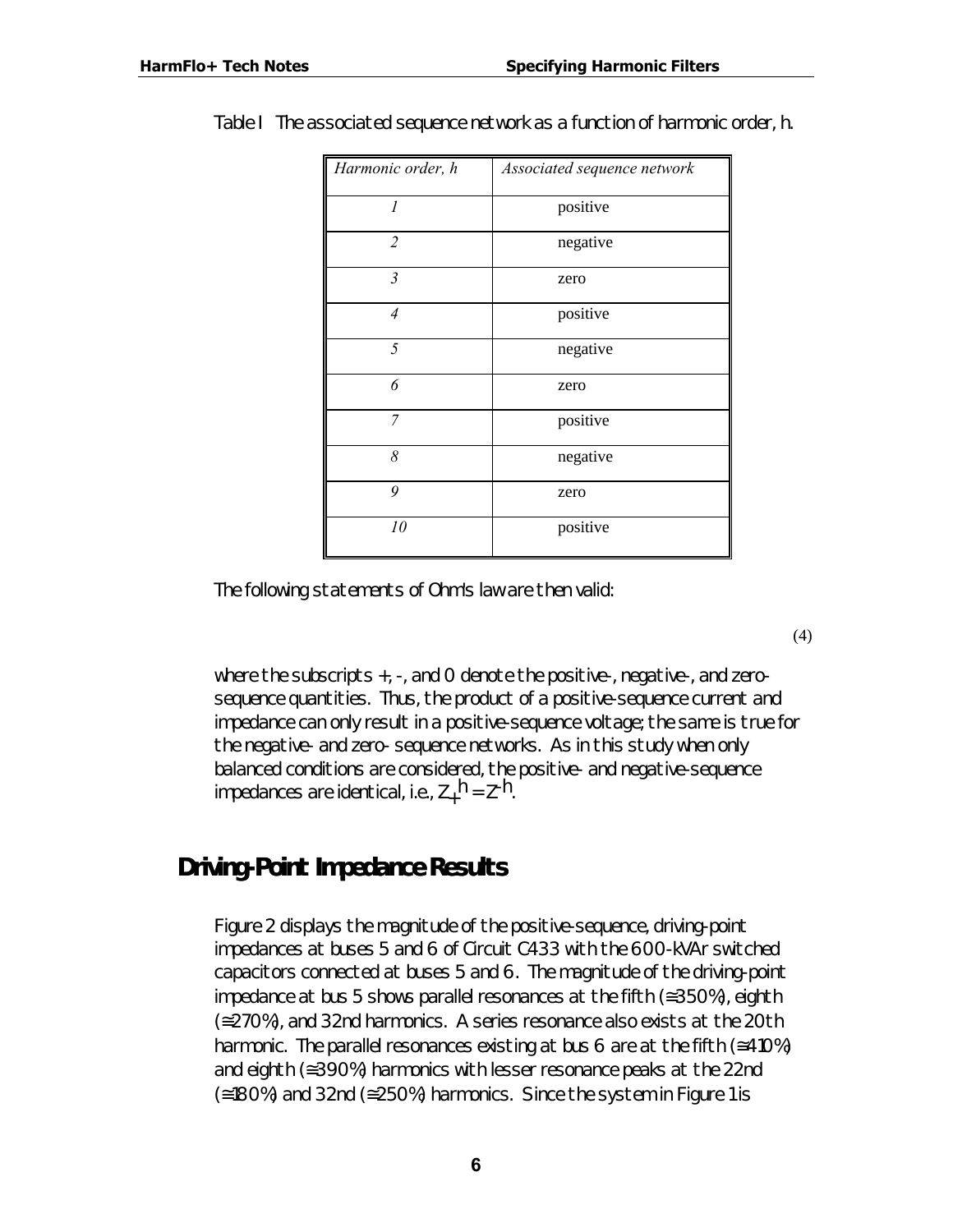assumed to be balanced, the positive- and negative-sequence networks are identical. Thus, positive- and negative-sequence currents injected at buses 5 and 6 interact with *Z5,5* and *Z6,6* to produce harmonic voltages via (4).

#### *Figure 2 - Positive-sequence driving-point impedances at buses 5 and 6 of Circuit C433 with the switched-capacitor banks connected.*

Figure 3 depicts the magnitude of the zero-sequence driving-point impedances at buses 5 and 6 of Circuit C433 with the 600-kVAr switched capacitors connected at buses 5 and 6. The harmonic order of the dominant parallel resonant frequencies at bus 5 are the fourth ( $\approx$ 480%) and the 17th ( $\approx$  930%); a series resonance exists at the 11th harmonic. The harmonic orders of the existing parallel resonances at bus 6 are: the fourth (≅600%), the 11th (≅180%), and at the 17th (≅550%). Note that the impedances shown in Figure 3 determine the voltage responses to zero-sequence currents injected at buses 5 and 6, respectively. Although a parallel resonance occurs at 240 Hz, a nearly equal third-harmonic impedance magnitude exists which may result in a substantial third-harmonic voltage drop.

Figures 4 and 5 depict the magnitude of the positive- and zero-sequence driving-point impedances at buses 5 and 6 of Circuit C433 when the 600-kVAr switched capacitors at buses 5 and 6 are disconnected. Comparing Figures 2 and 4, the lower-order resonant frequencies have shifted from the fifth and eighth to the sixth and eleventh harmonics, respectively. This shift in resonance to a higher frequency is expected since the equivalent capacitance at buses 5 and 6 has substantially decreased; thus by (1), the harmonic order, *h*, must increase. It should be noted that the resonant frequency at the 32nd harmonic has been replaced by a parallel resonance at the 17th harmonic.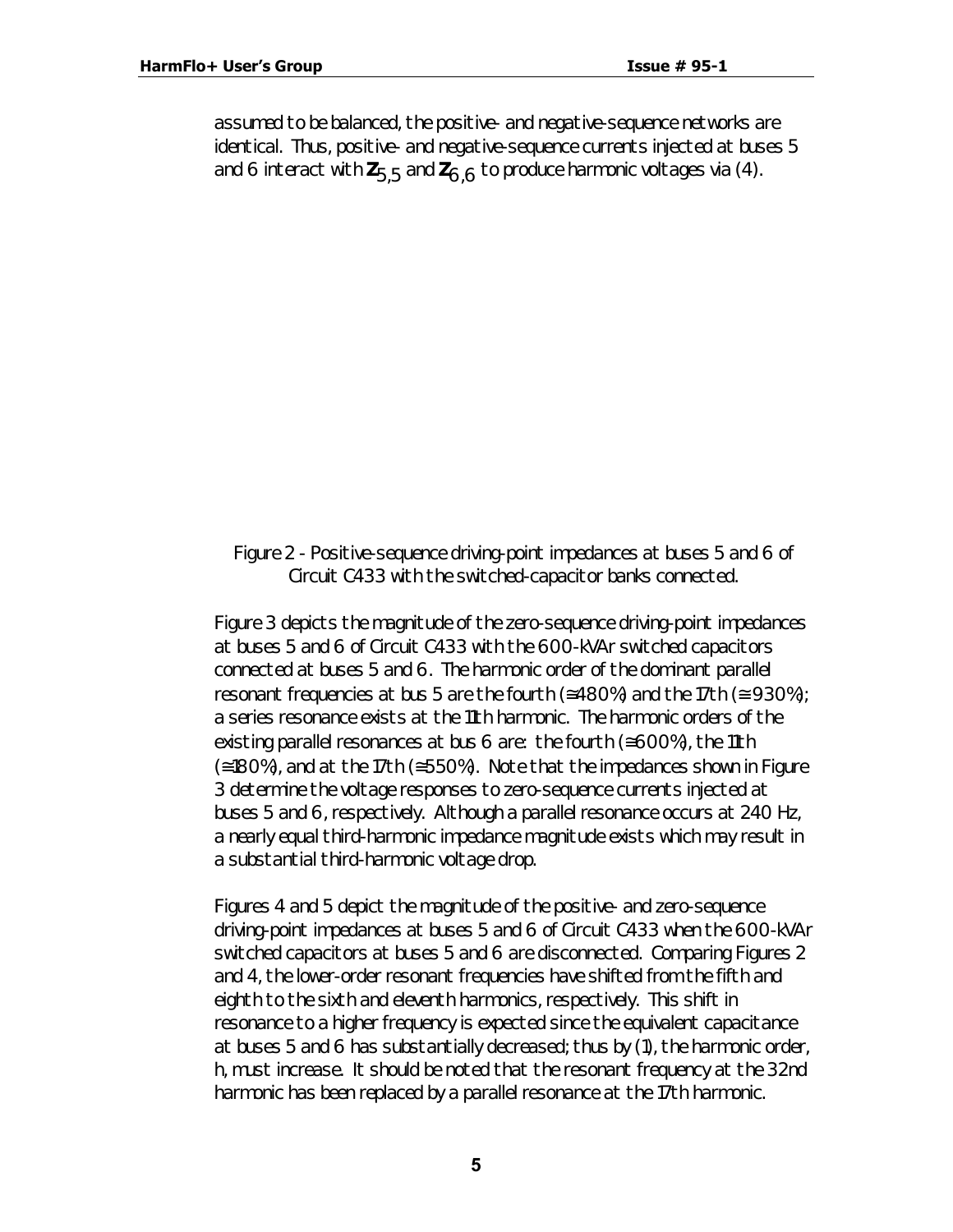Figures 3 and 5 show drastic changes in the zero-sequence driving-point impedance characteristic at buses 5 and 6. Note that at frequencies higher than the 11th, the system looks almost completely inductive (i.e., *ZTH* ≅*hw L<sub>TH</sub>*). A substantial resonant peak at the ninth harmonic now exists.

*Figure 3 - Zero-sequence driving-point impedances at buses 5 and 6 of Circuit C433 with the switched-capacitor banks connected.*

*Figure 4 -Positive-sequence driving-point impedances at buses 5 and 6 of Circuit C433 with the switched-capacitor banks disconnected.*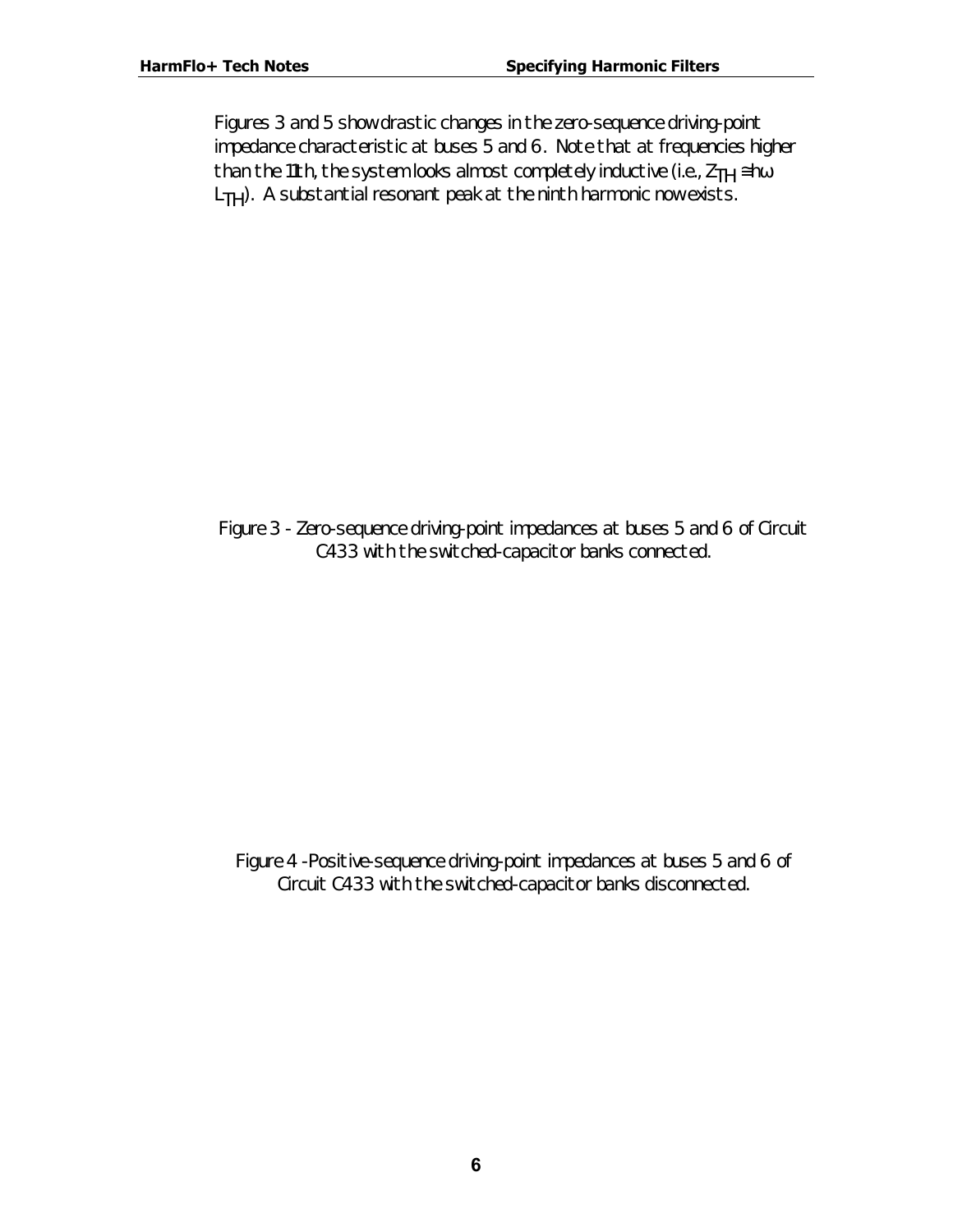#### *Figure 5 - Zero-sequence driving-point impedances at buses 5 and 6 of Circuit C433 with the switched-capacitor banks disconnected.*

The significance of the positive- and zero-sequence driving-point impedances at buses 5 and 6 are independent of the *single* current injection in Circuit C433 (i.e., at bus 55) shown in Figure 1. In fact, these impedances usually become significant when a harmonic source is located at either one or both of these buses or when a harmonic penetration study is being performed.

## **Transfer Impedance Results**

Figures 6 and 7 show the magnitude of the positive- and zero-sequence transfer impedances between bus 55 and buses 5 and 6 of Circuit C433 with the 600-kVAr switched capacitors connected at buses 5 and 6.

*Figure 6 - Positive-sequence transfer impedances between bus 55 and buses 5 and 6 of Circuit C433 with switched-capacitor banks connected.*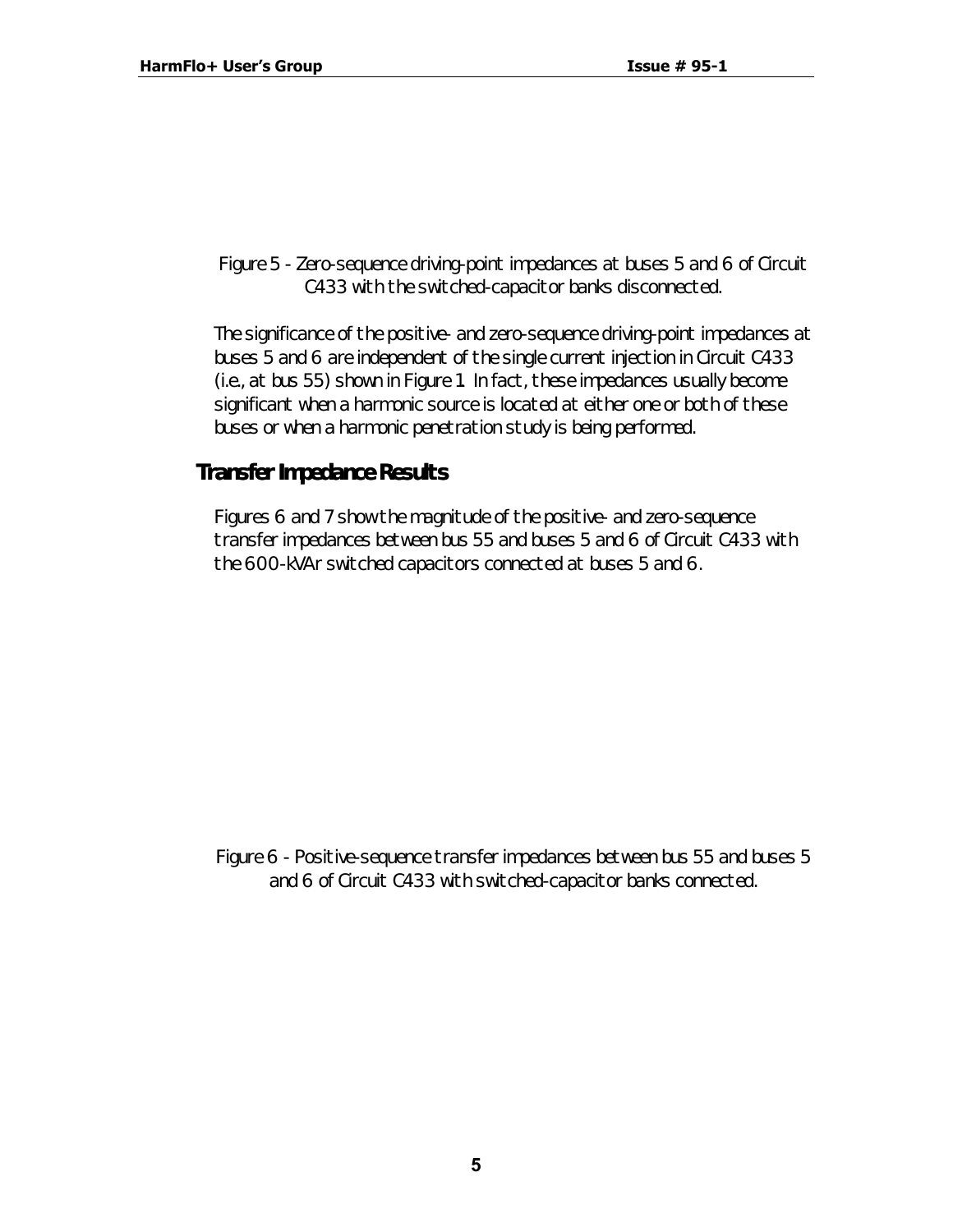#### *Figure 7 - Zero-sequence transfer impedances between bus 55 and buses 5 and 6 of Circuit C433 with switched-capacitor banks connected.*

Figure 6 shows that both transfer impedance magnitudes behave quite similarly since they are located electrically close to each other in the system. A substantial fifth-harmonic resonance exists for  $Z_{5.55}$  ( $\approx$  350%) and  $Z_{6.55}$ (≅370%), respectively. The other resonance peaks appear at the eighth and 31st harmonic orders. Note that a positive- *or* negative-sequence current with significant energy can excite one of the modes of the system. The highfrequency resonant frequency is not of much concern since negligible harmonic components exist at this frequency for the injection at bus 55. This can be verified by observing the harmonic spectra of the VSHPs. The resonant peak at the eighth harmonic is insignificant since there is no current harmonic component to interact with at this frequency. The only resonant frequency of concern should be the fifth harmonic; this is true since a significant voltage response may result due to the fifth-harmonic current injection at bus 55.

Figure 7 displays resonances at the ninth ( $\approx$ 235%) and 17th ( $\approx$ 325%) harmonics. Although it may seem that only one trace exists, the impedance magnitudes versus the harmonic order are virtually identical. Since the ninthharmonic current injection at bus 55 is non-negligible, a significant ninthharmonic voltage may develop at buses 5 *and* 6.

Figures 8 and 9 display the magnitude of the positive- and zero-sequence transfer impedances between bus 55 and buses 5 and 6 of Circuit C433 with switched-capacitor banks disconnected. Once again, in both figures it appears as if a single trace exists; this is not the case but the results are virtually indistinguishable from each other. Figure 8, of concern when investigating positive- or negative-sequence currents injected at bus 55, shows resonance phenomena at the sixth ( $\leq 150\%$ ), 11th ( $\leq 200\%$ ), and 17th ( $\leq 520\%$ ) harmonics. Relative to Figure 6, one would not expect as much voltage distortion due to the fifth-harmonic current injection at bus 55 with this transfer characteristic.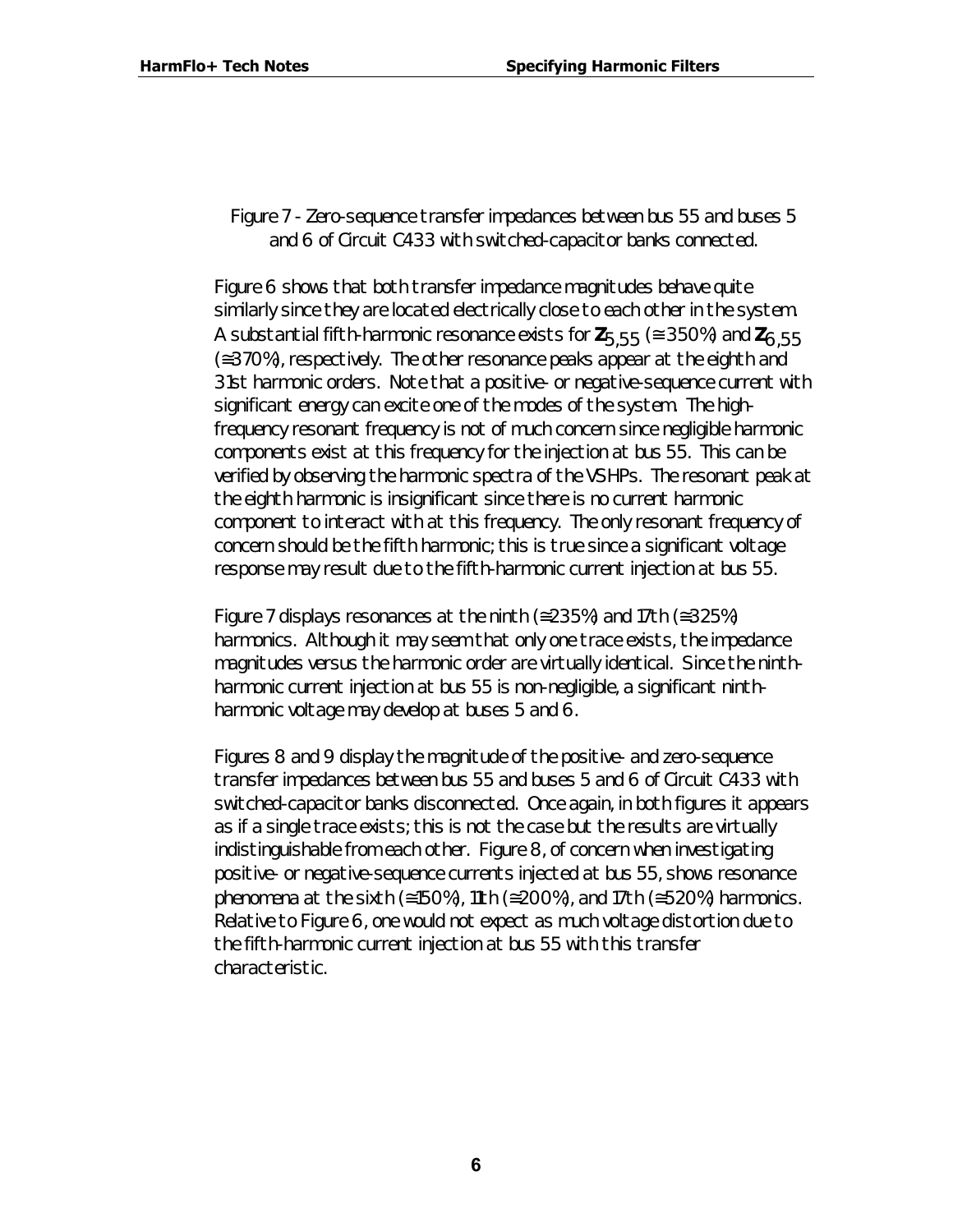*Figure 8 - Positive-sequence transfer impedances between bus 55 and buses 5 and 6 of Circuit C433 with switched-capacitor banks disconnected.*

*Figure 9 - Zero-sequence transfer impedances between bus 55 and buses 5 and 6 of Circuit C433 with switched-capacitor banks disconnected.*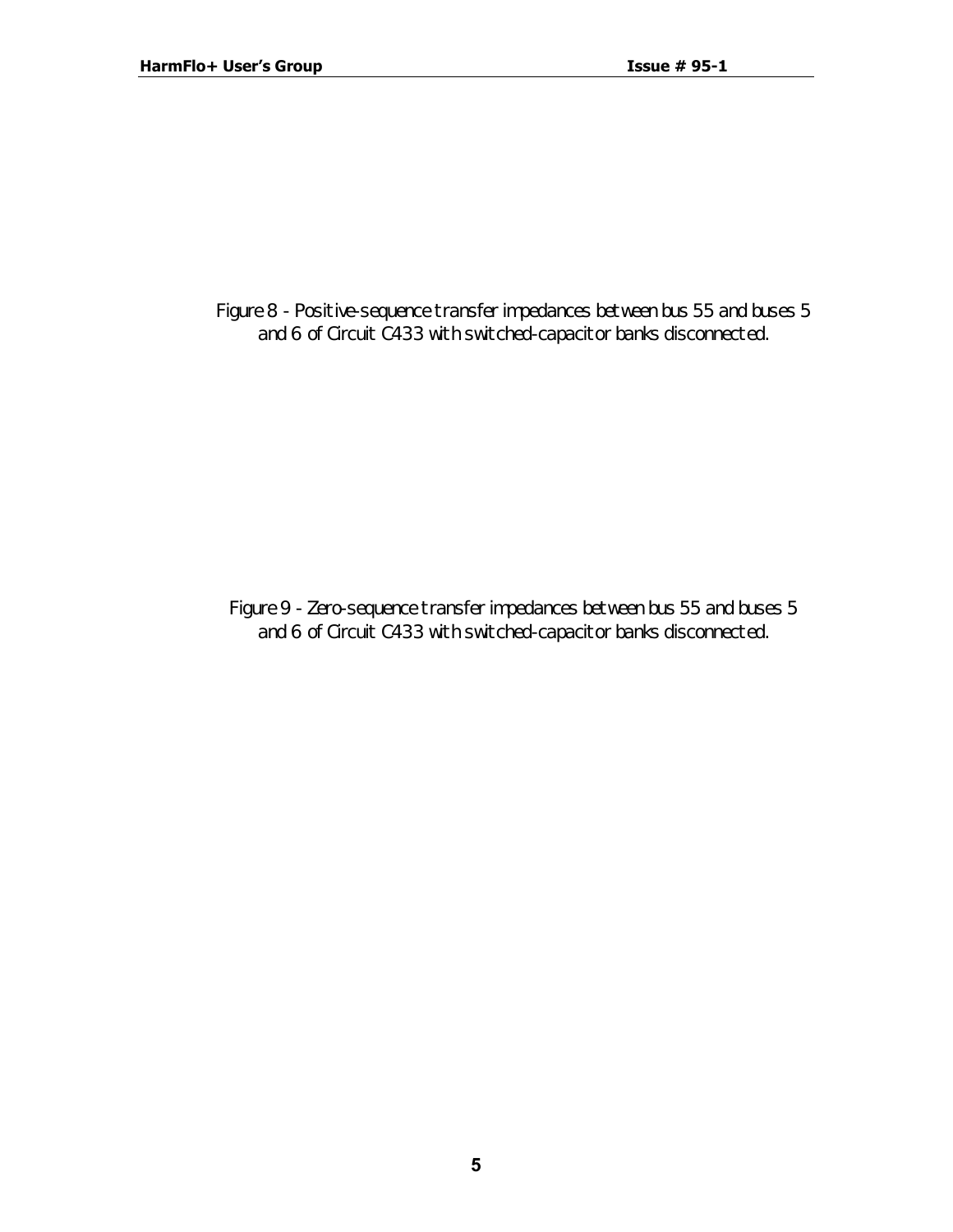Comparing Figures 7 and 9, one notes that the resonance at the 17th harmonic has vanished with the switched capacitor disconnected from the system and that the impedance magnitude at the ninth harmonic has increased by approximately three. Since the ninth-harmonic current magnitude of the injection at bus 55 is approximately 4%, a small voltage THD results.

Figures 2 to 9 have been used to characterize the system response as a function of frequency. Although Figures 2 to 5 do not deal directly with a harmonic study considering a single current injection at buses other than 5 or 6, they are extremely helpful in understanding the mechanisms by which voltage total harmonic distortion is generated when performing a harmonic penetration study. Realizing that Figures 6 to 9 are of most importance, it is now possible to discuss the harmonic sensitivity of the system to changes in the switched-capacitor sizes at buses 5 and 6.

## **Voltage Distortion Sensitivity to Feeder Capacitor Configuration and Size**

Table 2 provides important information regarding the sensitivity of each capacitor bank on Circuit C433 of DS1 in Figure 1. For this sensitivity study, the low-loading condition was used throughout with a maximum number of VSHPs (i.e., 11) connected to the 50-kVA distribution transformer between buses 5 and 55. The figure of merit (FOM) chosen to express the sensitivity of each capacitor configuration is the arithmetic mean of all voltage THDs along Circuit C433; that is, buses 1-8, and bus 55 in Figure 1. Mathematically, the figure of merit may be expressed by the following relationship:

(5)

The "base case" capacitor configuration — Case 8 in Table 2 — used throughout this study consisted of a 600-kVAr fixed capacitor at bus 2 and 600-kVAr switched capacitors at buses 5 and 6 in Figure 1; this configuration resulted in the maximum voltage total harmonic distortion on the feeder. This result is contrary to that expected since the capacitors *should* act as sinks to the harmonic currents thus diminishing the distortion levels along the feeder; the significance of this phenomenon will be discussed shortly. From Table 3.2, the following observations may be made: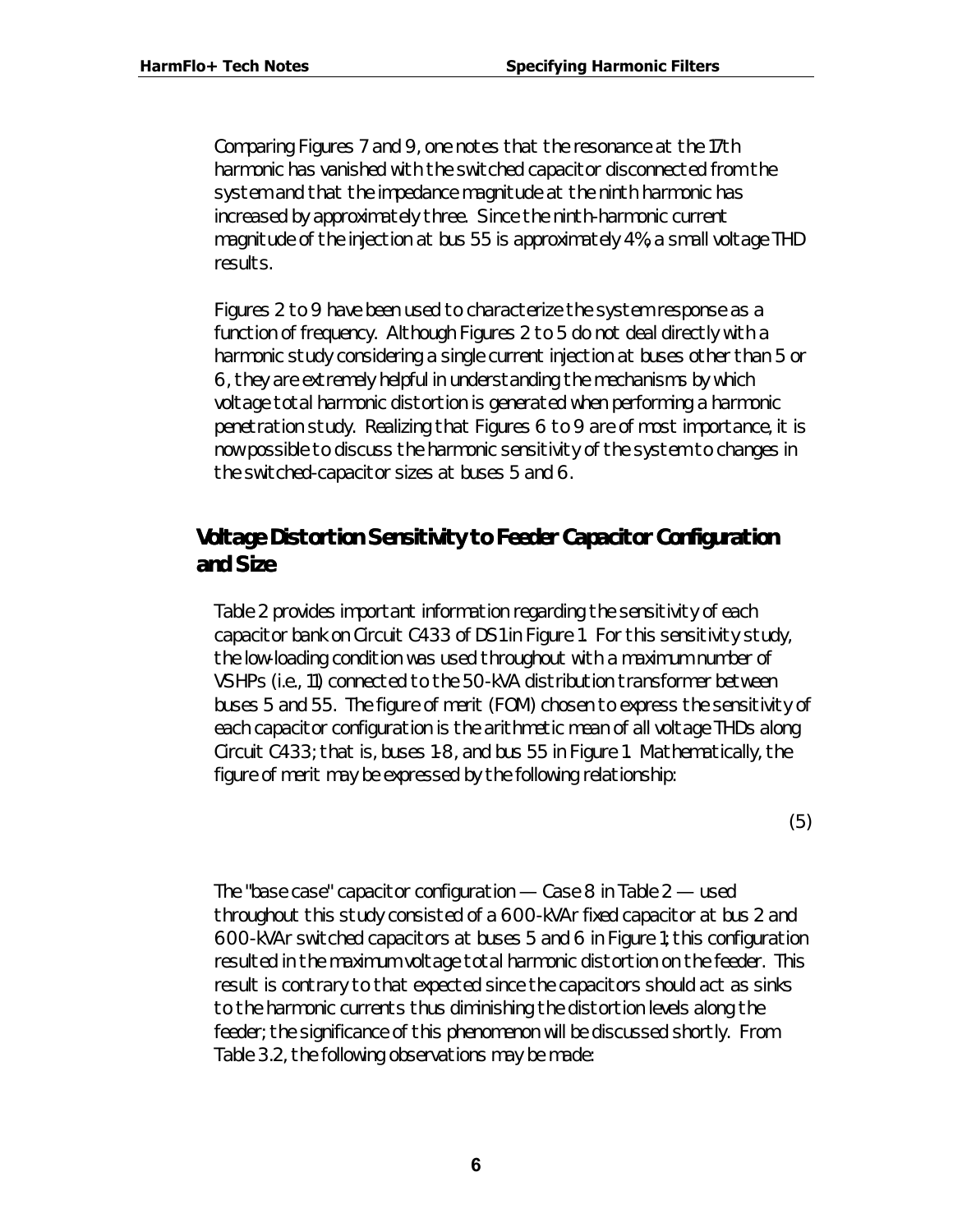- All capacitor configurations amplify the injected harmonic currents at bus 55 and thus increase the voltage distortion along the feeder.
- As the figure of merit increases in Table 2, the voltage total harmonic distortion sensitivity increases for the fixed-current injection at bus 55. Thus, as the figure of merit increases, the less desirable is the feeder capacitor configuration.
- The capacitor at bus 6 is more sensitive to the harmonic injection at bus 55 than the capacitor at bus 5.
- The harmonic sensitivity when the capacitors at buses 5 and 6 are connected to the distribution feeder is noticeably increased over that when buses 2 and 5 or buses 2 and 6 have connected capacitor banks.

Table 2-The eight possible configurations for the capacitors at buses 2, 5, and 6 and their respective figures of merit.

|                | Bus 2          | Bus 5     | Bus 6     |            |
|----------------|----------------|-----------|-----------|------------|
| Case           | Capacitor      | Capacitor | Capacitor | <b>FOM</b> |
|                | (kVAr)         | (kVAr)    | (kVAr)    |            |
|                |                |           |           |            |
| $\overline{l}$ | $\overline{0}$ | $\theta$  | $\theta$  | 0.700      |
| $\overline{2}$ | 600            | $\theta$  | $\theta$  | 0.750      |
| $\mathfrak{Z}$ | $\theta$       | 600       | $\Omega$  | 0.895      |
| $\overline{4}$ | $\theta$       | $\theta$  | 600       | 0.922      |
| 5              | 600            | 600       | $\theta$  | 0.964      |
| 6              | 600            | $\theta$  | 600       | 1.007      |
| $\overline{7}$ | $\theta$       | 600       | 600       | 1.377      |
| 8              | 600            | 600       | 600       | 1.530      |

From the above observations, it is clear that some kind of anomalous behavior exists at buses 5 and 6. As alluded to earlier, the presence of power factor correcting capacitors typically act as a *harmonic sink*. This implies that as the radian frequency increases, the impedance of the capacitor decreases, and the harmonic currents encounter a relatively smaller shunt impedance path to ground. The capacitor is then said to "sink" the harmonic currents. When this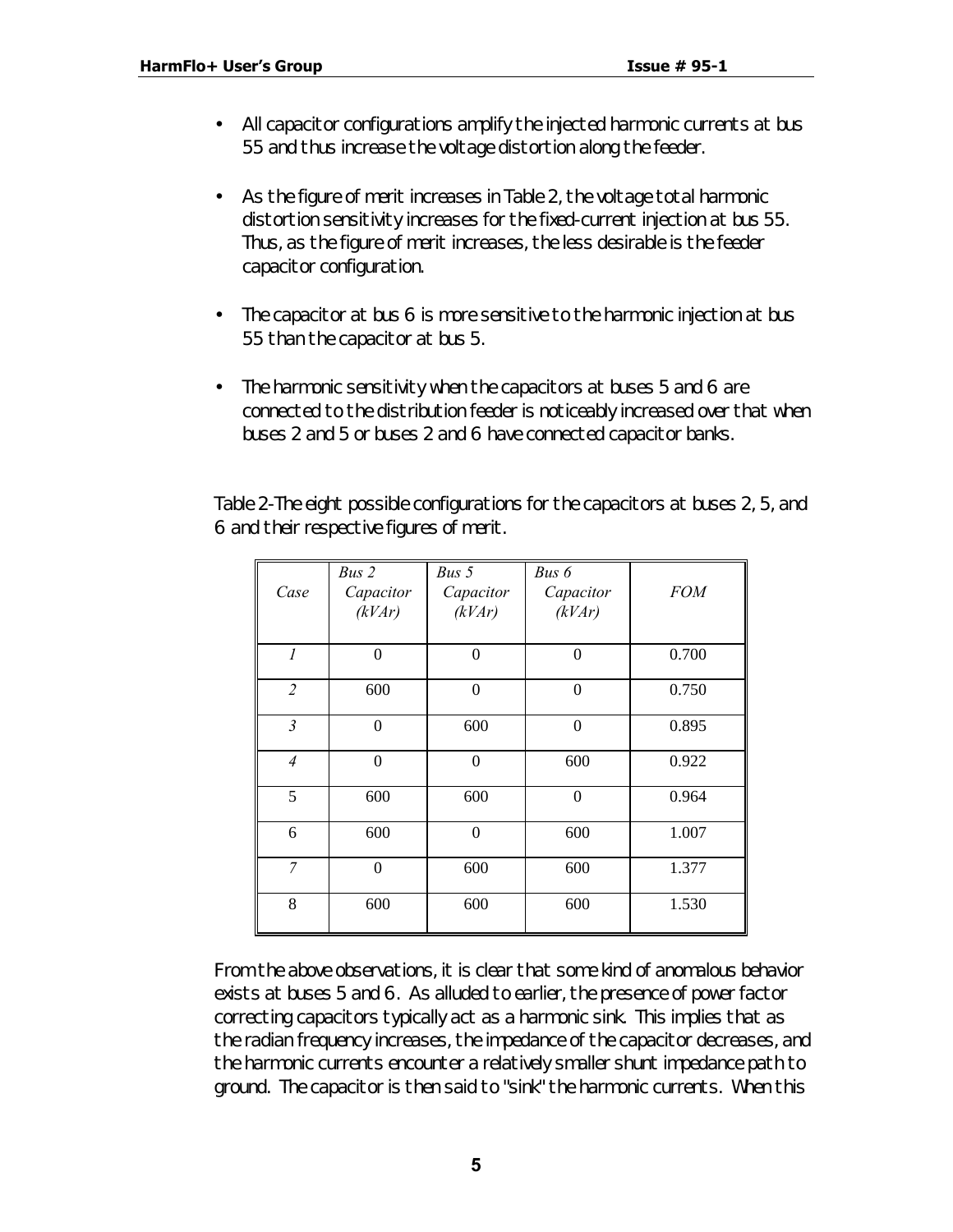expected behavior is not observed, it is suspected that a resonance condition may exist.

## **Harmonic Sensitivity Due to the Capacitor Size**

The eight capacitor configurations shown in Table 2 provided information on which capacitor banks were most sensitive to the single current harmonic injection at bus 55. In order to understand how the capacitor size relates to this sensitivity, the fixed capacitor at bus 2 was held constant at 600 kVAr while the banks at buses 5 and 6 were varied in 300 kVAr increments. The results of this exercise are summarized in Table 3.

It may be quite surprising to see such a large variance among the figure of merit — from 0.98 to 1.963 — for the 16 different cases simulated in Table 3. Clearly, many more sizing arrangements exist; however, since the capacitors are installed in the field in 300 kVAr increments, the results of Table 3 represent realistic operating points for the system under study. In general, the complexity of even a small system like that depicted in Figure 1 precludes an analysis without the use of a digital computer. The result of this investigation shows that the worst-case voltage distortion scenario results when the switched capacitors at buses 5 and 6 have the values 1200 and 600 kVAr, respectively.

# *Voltage Distortion Sensitivity To System Damping*

The response of the distribution system is governed by the interaction of the system inductance and capacitance in addition to the resistive damping provided by loads and other system component losses. System damping is due mainly to the leakage reactance of transformers, line losses, and system loading. To this end, computer simulations were performed to demonstrate how one can *qualitatively* determine the effects of system damping on the resulting voltage total harmonic distortion along the C433 feeder.

Table 4 shows the resulting feeder harmonic distortions and corresponding figures of merit for the following deviations from the base case: *(a)* doubling the line length of Circuit C433, *(b)* no linear load at bus 55, *(c)* the linear load is removed from Circuit C433 (i.e., low-loading levels used for the base case remain connected to the buses on the other three feeders), and *(d)* linear load is completely removed from DS1. The results presented in Table 4 for doubling the feeder length show little variation from the base case. Specifically, if every impedance in the network is doubled, the transfer impedances between bus 55 and all other buses must double, and for a fixed-harmonic current injection at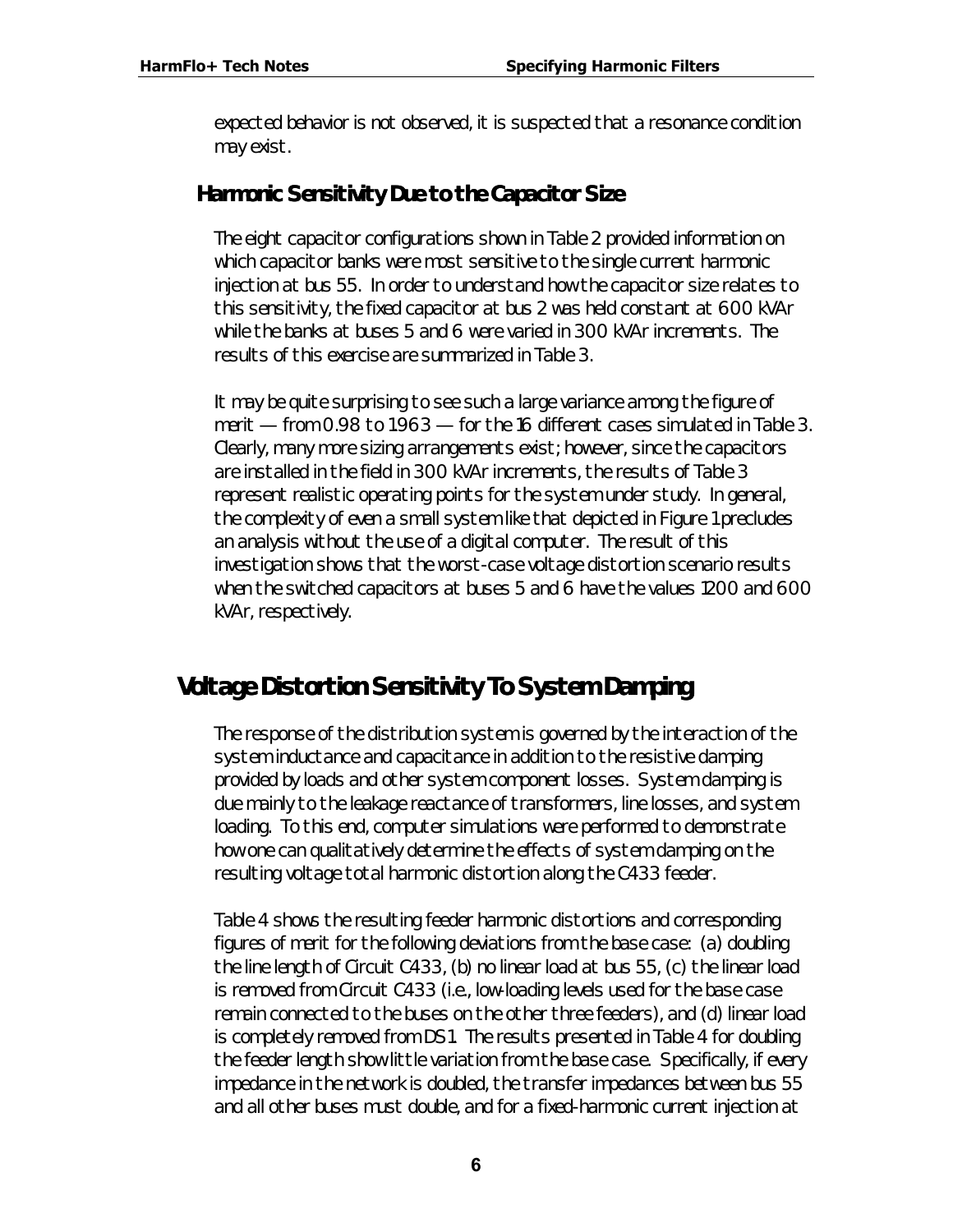a single bus, the voltage fundamental and harmonic components at all buses must also double. However, this is not the case since *only the line impedances have been doubled* — not the distribution or power transformer impedances. Therefore, it is not clear what effect this action has on the FOM.

| Bus2   | Bus $5$ | Bus 6  |      |      |      |      |      |            |
|--------|---------|--------|------|------|------|------|------|------------|
| Cap    | Cap     | Cap    | Bus  | Bus  | Bus  | Bus  | Bus  | <b>FOM</b> |
| (kVAr) | (kVAr)  | (kVAr) | 1    | 5    | 6    | 55   | 8    |            |
|        |         |        |      |      |      |      |      |            |
| 600    | 300     | 300    | 0.46 | 1.21 | 1.25 | 2.80 | 1.25 | 0.980      |
|        |         |        |      |      |      |      |      |            |
| 600    | 300     | 600    | 0.59 | 1.54 | 1.65 | 3.09 | 1.65 | 1.224      |
|        |         |        |      |      |      |      |      |            |
| 600    | 300     | 900    | 0.78 | 2.06 | 2.29 | 3.45 | 2.29 | 1.592      |
|        |         |        |      |      |      |      |      |            |
| 600    | 300     | 1200   | 0.90 | 2.52 | 2.91 | 3.51 | 2.91 | 1.891      |
|        |         |        |      |      |      |      |      |            |
| 600    | 600     | 300    | 0.58 | 1.51 | 1.56 | 3.06 | 1.56 | 1.186      |
|        |         |        |      |      |      |      |      |            |
| 600    | 600     | 600    | 0.76 | 2.00 | 2.14 | 3.42 | 2.14 | 1.530      |
|        |         |        |      |      |      |      |      |            |
| 600    | 600     | 900    | 0.92 | 2.55 | 2.83 | 3.65 | 2.83 | 1.893      |
|        |         |        |      |      |      |      |      |            |
| 600    | 600     | 1200   | 0.85 | 2.41 | 2.78 | 2.97 | 2.78 | 1.766      |
|        |         |        |      |      |      |      |      |            |
| 600    | 900     | 300    | 0.75 | 1.96 | 2.03 | 3.39 | 2.02 | 1.484      |
|        |         |        |      |      |      |      |      |            |
| 600    | 900     | 600    | 0.92 | 2.53 | 2.72 | 3.70 | 2.72 |            |
|        |         |        |      |      |      |      |      | 1.867      |
|        |         |        |      |      |      |      |      |            |
| 600    | 900     | 900    | 0.92 | 2.62 | 2.91 | 3.24 | 2.91 | 1.891      |
|        |         |        |      |      |      |      |      |            |
| 600    | 900     | 1200   | 0.68 | 1.91 | 2.21 | 2.16 | 2.21 | 1.386      |
|        |         |        |      |      |      |      |      |            |
| 600    | 1200    | 300    | 0.92 | 2.52 | 2.60 | 3.71 | 2.60 | 1.833      |
|        |         |        |      |      |      |      |      |            |
| 600    | 1200    | 600    | 0.97 | 2.75 | 2.95 | 3.46 | 2.95 | 1.963      |
|        |         |        |      |      |      |      |      |            |
| 600    | 1200    | 900    | 0.75 | 2.13 | 2.37 | 2.39 | 2.37 | 1.517      |
|        |         |        |      |      |      |      |      |            |
| 600    | 1200    | 1200   | 0.52 | 1.47 | 1.71 | 1.68 | 1.71 | 1.073      |
|        |         |        |      |      |      |      |      |            |

*Table 3 The effect of capacitor bank size on the resulting voltage total harmonic distortion.*

This effectively changes the equivalent resistive and inductive components of the feeder frequency response; that is, series or parallel resonances which previously existed may be shifted to either higher or lower frequencies or not exist at all.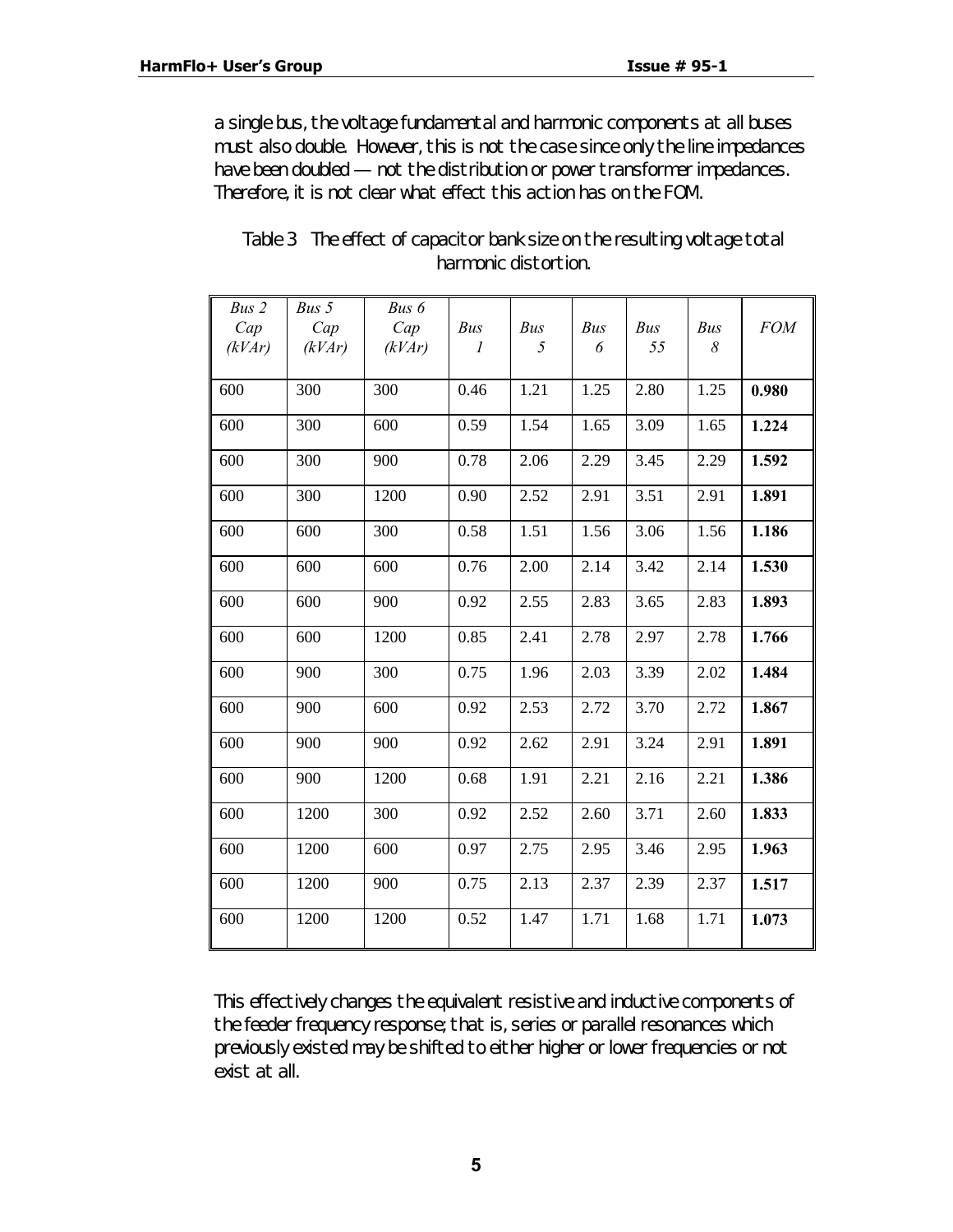In the next case, linear load directly connected at bus 55 provides an alternative path to ground for the harmonic current injection; however, not necessarily a low impedance path. Since this path is now removed, the harmonic currents only path is into the high-voltage system through the distribution transformer; this results in the increased distortion from nominal at bus 55. Although the transformer leakage inductance appearing in series has a smoothing effect, the harmonic currents still propagate along the feeder resulting in increased harmonic voltage drops and distortion.

| BUS              | <b>Base Case</b><br>THD $(\%)$ | Impedance<br>of C433<br>lines<br>doubled | No linear<br>load at<br>Bus 55 | No linear<br>load in<br>C433 | No linear<br>load in<br>DS1 |
|------------------|--------------------------------|------------------------------------------|--------------------------------|------------------------------|-----------------------------|
| <b>SSHV</b>      | 0.02                           | 0.01                                     | 0.02                           | 0.02                         | 0.05                        |
| SSLV             | 0.38                           | 0.36                                     | 0.40                           | 0.58                         | 1.15                        |
| $\boldsymbol{l}$ | 0.76                           | 0.85                                     | 0.80                           | 1.09                         | 1.66                        |
| $\overline{2}$   | 1.01                           | 1.16                                     | 1.06                           | 1.42                         | 2.00                        |
| $\mathfrak{Z}$   | 1.13                           | 1.28                                     | 1.19                           | 1.58                         | 2.16                        |
| $\overline{4}$   | 1.69                           | 1.87                                     | 1.78                           | 2.33                         | 2.92                        |
| 5                | 2.00                           | 2.18                                     | 2.10                           | 2.73                         | 3.32                        |
| 6                | 2.14                           | 2.53                                     | 2.25                           | 2.93                         | 3.56                        |
| $\overline{7}$   | 2.14                           | 2.52                                     | 2.25                           | 2.93                         | 3.56                        |
| 8                | 2.14                           | 2.52                                     | 2.25                           | 2.93                         | 3.56                        |
| 55               | 3.42                           | 2.28                                     | 3.57                           | 4.18                         | 4.66                        |
| <b>FOM</b>       | 1.53                           | 1.60                                     | 1.61                           | 2.06                         | 2.60                        |

*Table 4 Feeder voltage total harmonic distortion as a function of case loadings.*

The results corresponding to the final two cases — no linear load connected to Circuit C433 and DS1, respectively — are consistent with the expected changes in the FOM indice. Since the shunt paths to ground no longer exist and since there is a net decrease in the number and effect of system damping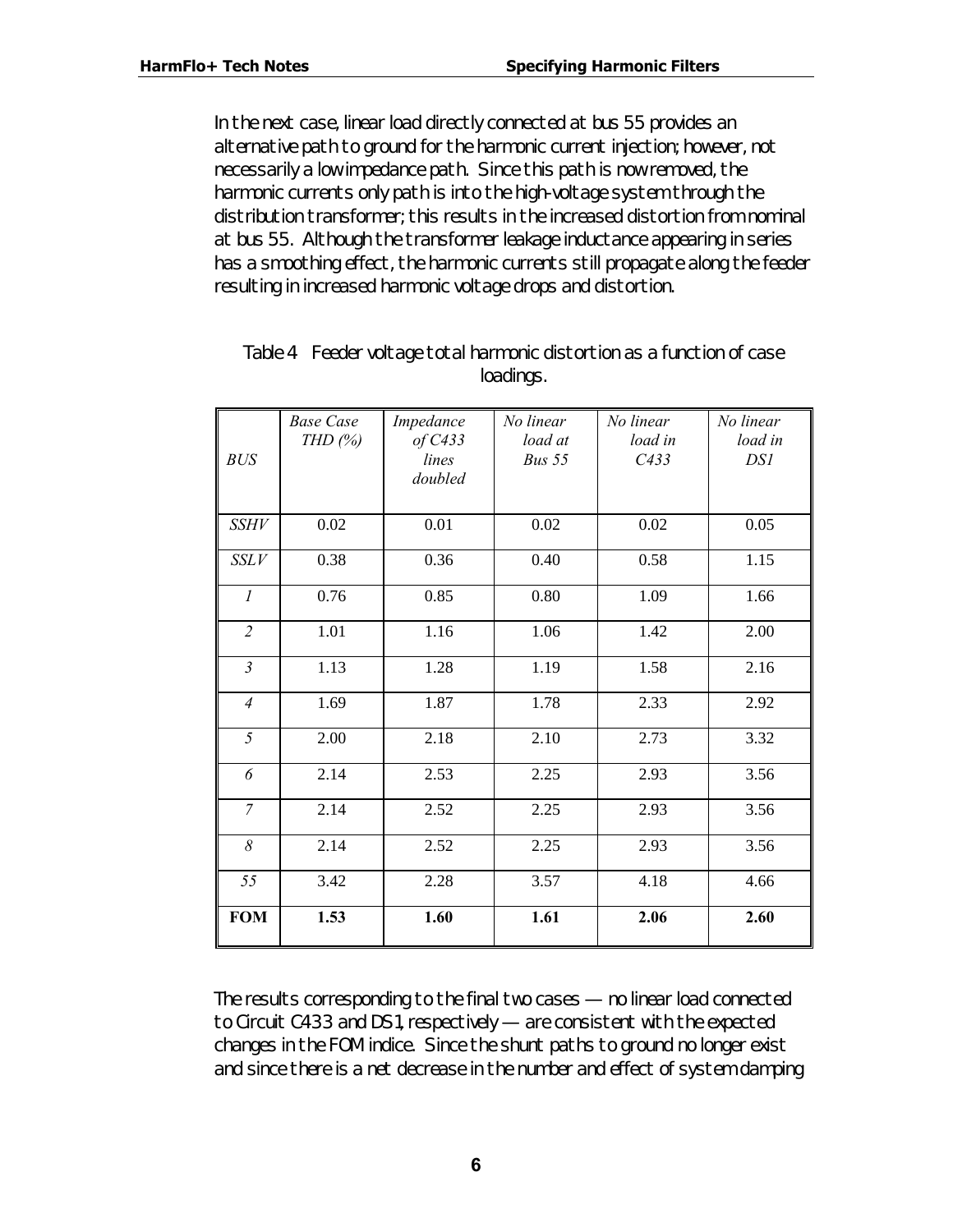components, then the FOM should increase by an amount which can only be conveniently determined through simulation.

Figure 10 displays the voltage total harmonic distortion versus bus number as a function of loading on Circuit C433. The top and bottom traces represent the no-load and peak-loading conditions, respectively. It can be seen that these traces form an upper and lower bound on the voltage THD existing on the feeder for the assumptions used in this study. Furthermore, this distortion is only attributed to the 11 VSHPs located at bus 55.

Table 5 shows the feeder voltage total harmonic distortion as a function of the distribution transformer (DT) X/R ratio. As seen by the second column in Table 5, the distribution transformer located at bus 55 has a X/R ratio of 1.3. By holding the leakage reactance constant, the resistance is varied to obtain ratios from 0.5 to 15. The FOM indice in Table 5 shows little variation among the different cases.

#### *Figure 10 - Voltage total harmonic distortion versus bus number as a function of loading on Circuit C433.*

In fact, the voltage THD upstream from bus 5 (i.e., toward the substation) is relatively constant. The most remote buses in the feeder do show noticeable deviations from nominal — especially at bus 55 — where the harmonic distortion decreases for transformers having higher X/R ratios; these high X/R ratio transformers operate as a harmonic filtering "choke".

Finally, Table 6 displays the feeder voltage total harmonic distortion as a function of the power transformer (PT) X/R ratio. It appears that the PT X/R ratio has a negligible effect on the resulting voltage total harmonic distortion along Circuit C433.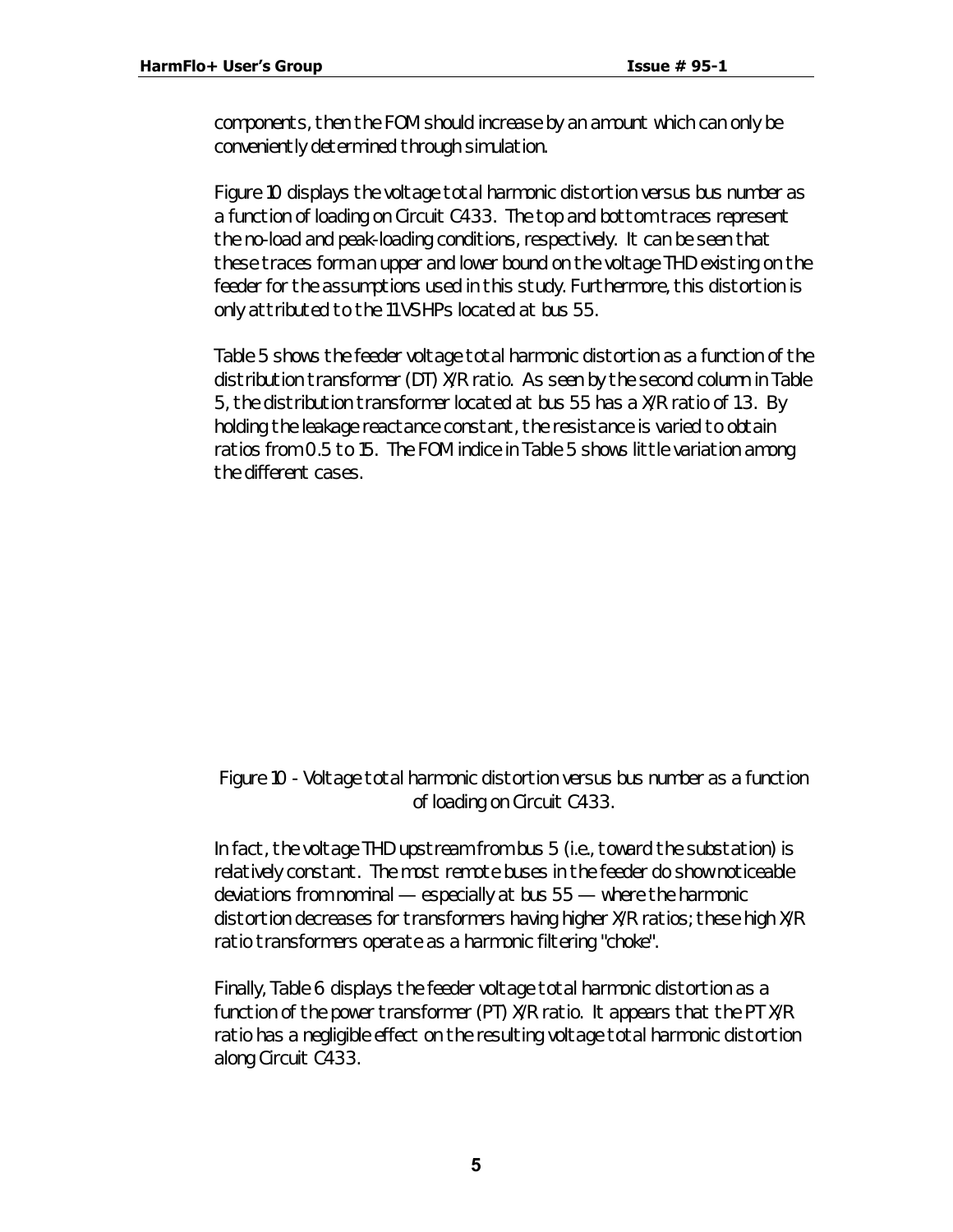| <b>BUS</b>     | DT          | DT               | DT        | DT         | DT         |
|----------------|-------------|------------------|-----------|------------|------------|
|                | $X/R = 0.5$ | $X/R = 1.3$      | $X/R = 5$ | $X/R = 10$ | $X/R = 15$ |
|                |             | <b>Base Case</b> |           |            |            |
|                |             |                  |           |            |            |
| <i>SSHV</i>    | 0.02        | 0.02             | $0.02\,$  | 0.02       | 0.02       |
| SSLV           | 0.37        | 0.38             | 0.38      | 0.34       | 0.38       |
| $\mathcal{I}$  | 0.74        | 0.76             | 0.77      | 0.77       | 0.77       |
| $\overline{2}$ | 0.99        | 1.01             | 1.02      | 1.02       | 1.02       |
| $\mathfrak{Z}$ | 1.11        | 1.13             | 1.14      | 1.14       | 1.14       |
| $\overline{4}$ | 1.66        | 1.69             | 1.71      | 1.71       | 1.71       |
| 5              | 1.96        | 2.00             | 2.01      | 2.02       | 2.02       |
| 6              | 2.10        | 2.14             | 2.16      | 2.16       | 2.16       |
| $\overline{7}$ | 2.10        | 2.14             | 2.16      | 2.16       | 2.16       |
| 8              | 2.10        | 2.14             | 2.16      | 2.16       | 2.16       |
| 55             | 3.98        | 3.42             | 3.22      | 3.18       | 3.17       |
| <b>FOM</b>     | 1.56        | 1.53             | 1.52      | 1.52       | 1.52       |

## *Table 5 Feeder C433 voltage total harmonic distortion as a function of the distribution transformer X/R ratio.*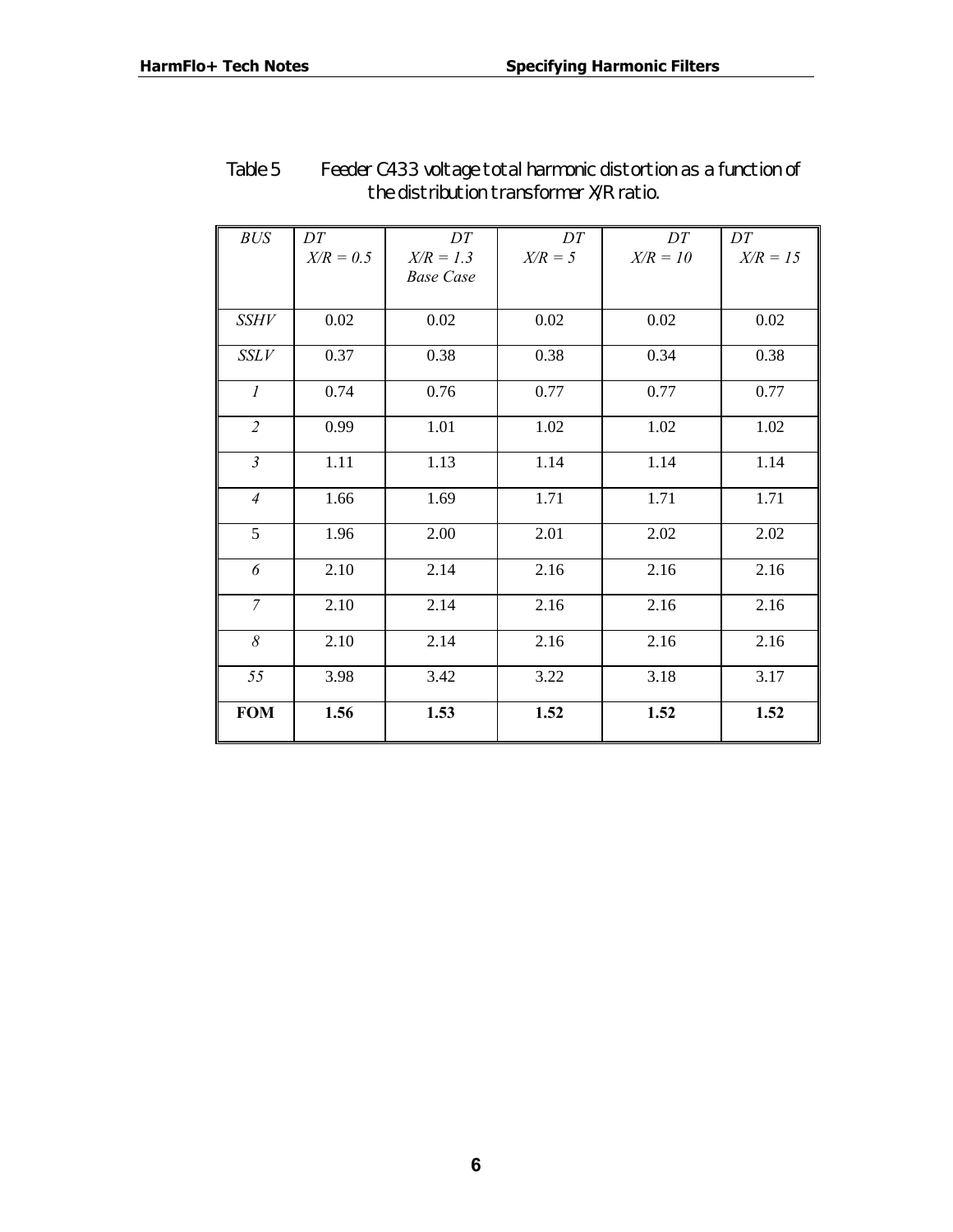| <b>BUS</b>     | PT      | PT         | PT               | PT         | PT         |
|----------------|---------|------------|------------------|------------|------------|
|                | $X/R =$ | $X/R = 10$ | $X/R = 14.4$     | $X/R = 20$ | $X/R = 25$ |
|                | 5       |            | <b>Base Case</b> |            |            |
|                |         |            |                  |            |            |
| <i>SSHV</i>    | 0.01    | 0.02       | 0.02             | 0.02       | 0.02       |
| SSLV           | 0.33    | 0.37       | 0.38             | 0.39       | 0.39       |
| $\mathcal{I}$  | 0.71    | 0.75       | 0.76             | 0.77       | 0.77       |
| $\overline{2}$ | 0.96    | 1.00       | 1.01             | 1.02       | 1.02       |
| $\mathfrak{Z}$ | 1.08    | 1.12       | 1.13             | 1.14       | 1.14       |
| $\overline{4}$ | 1.64    | 1.68       | 1.69             | 1.70       | 1.71       |
| 5              | 1.94    | 1.98       | 2.00             | 2.01       | 2.01       |
| 6              | 2.08    | 2.12       | 2.14             | 2.15       | 2.16       |
| $\overline{7}$ | 2.08    | 2.12       | 2.14             | 2.15       | 2.15       |
| 8              | 2.08    | 2.12       | 2.14             | 2.15       | 2.15       |
| 55             | 3.37    | 3.41       | 3.42             | 3.43       | 3.43       |
| <b>FOM</b>     | 1.48    | 1.52       | 1.53             | 1.54       | 1.54       |

*Table 6 Feeder C433 voltage total harmonic distortion as a function of the power transformer X/R ratio.*

## *References*

[1] Electrotek Concepts, *Power Quality Assessment Procedure*, EPRI Report CU-7529, Project 2935-13, December 1991.

[2] J. Arrillaga, D. A. Bradley, P. S. Bodger, *Power Systems Harmonics*, John Wiley & Sons, New York, NY, 1989.

[3] J. C. Balda, K. J. Olejniczak, R. Tirumala, M. J. Samotyj, B. Barbr, "A Study of Voltage Distortion Caused by Variable Speed High-Efficiency Heat Pumps", *Proceedings of the IEEE-IAS 1993 Annual Meeting*, pp. 1579-1585, Toronto, Canada, October 2-8, 1993.

> Kraig J. Olejniczak Prof. Juan Balda Department of Electrical Engineering University of Arkansas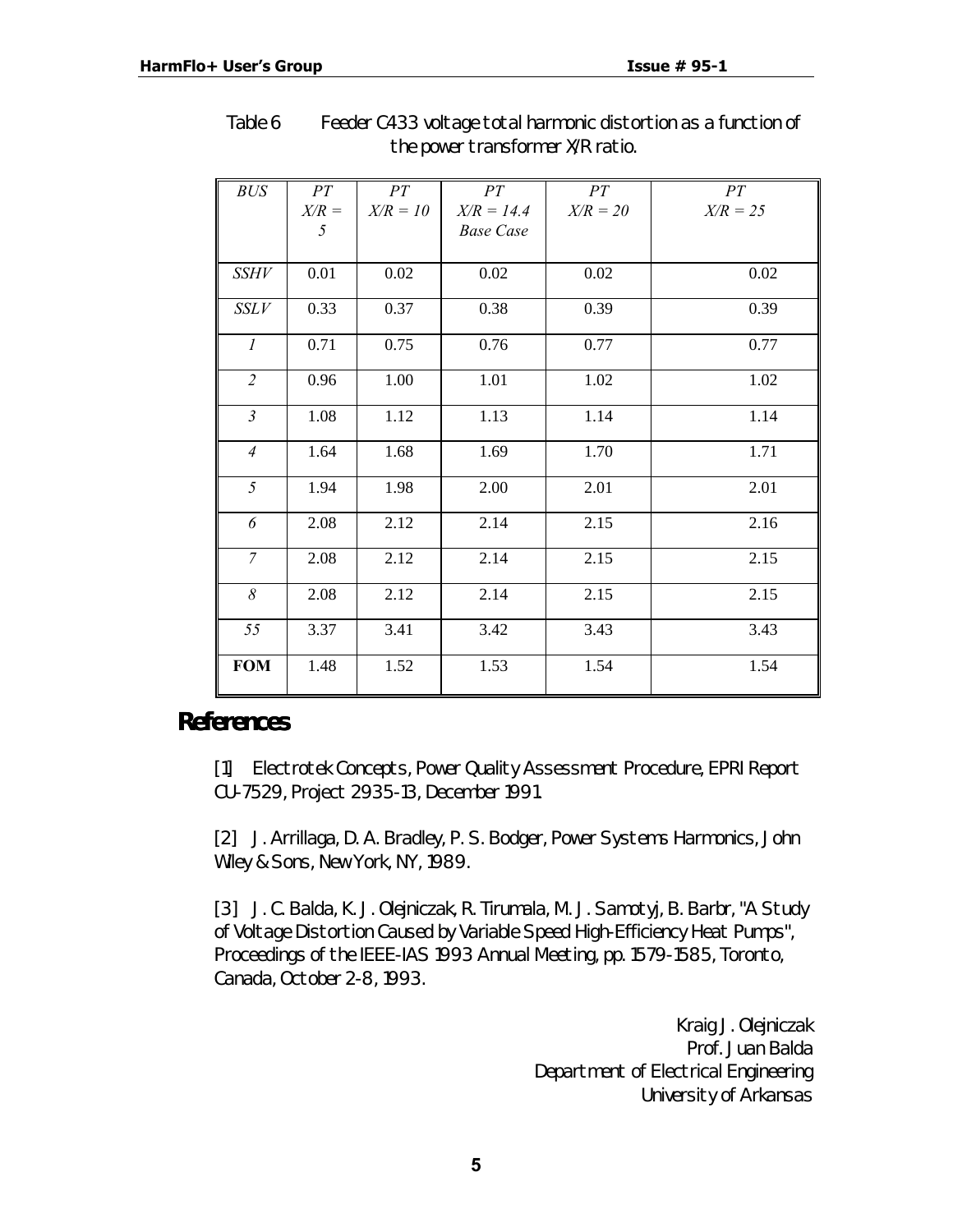# *Specifying Harmonic Filters for Industrial Applications*

Although industrial 480 V and 4.16 kV harmonic filters are customized equipment, they are treated as a commodity in the marketplace. Competing mostly on price, manufacturers are forced to provide what the buyer demands, and no more. Therefore, the customer must determine the minimum requirements for a satisfactory design. This article describes some of these considerations, and provides a list of filter vendors covering the North American market.

## **Overload Protection**

Fuses can protect filters from high fault currents, but may not be effective in preventing a failure due to overload. This is a serious problem, because the potential for unanticipated harmonic currents is high. Common causes are:

- Filter design based on an analysis that underestimated harmonic load, or on measurements that did not capture the worst-case harmonic injection.
- Nonlinear load in the facility eventually grows to the point of overloading the filter.

Filter draws unexpectedly high harmonic currents from sources outside the plant.

Minimizing the potential for overload requires a conservative filter design. It is good practice to run two simulations, one using the worst-case harmonic injection to check THD, TDD at the point of common coupling, etc., and one using the worst-case injection multiplied by some safety factor to check filter duties. Be sure to account for distortion in the utility supply voltage assuming the maximum allowed by IEEE-519 is a conservative assumption if measurements are not available.

The reactor current spectrum from the second simulation should be included in the specification document. The specification should require that when the reactor carries this current spectrum, the temperature rise should not exceed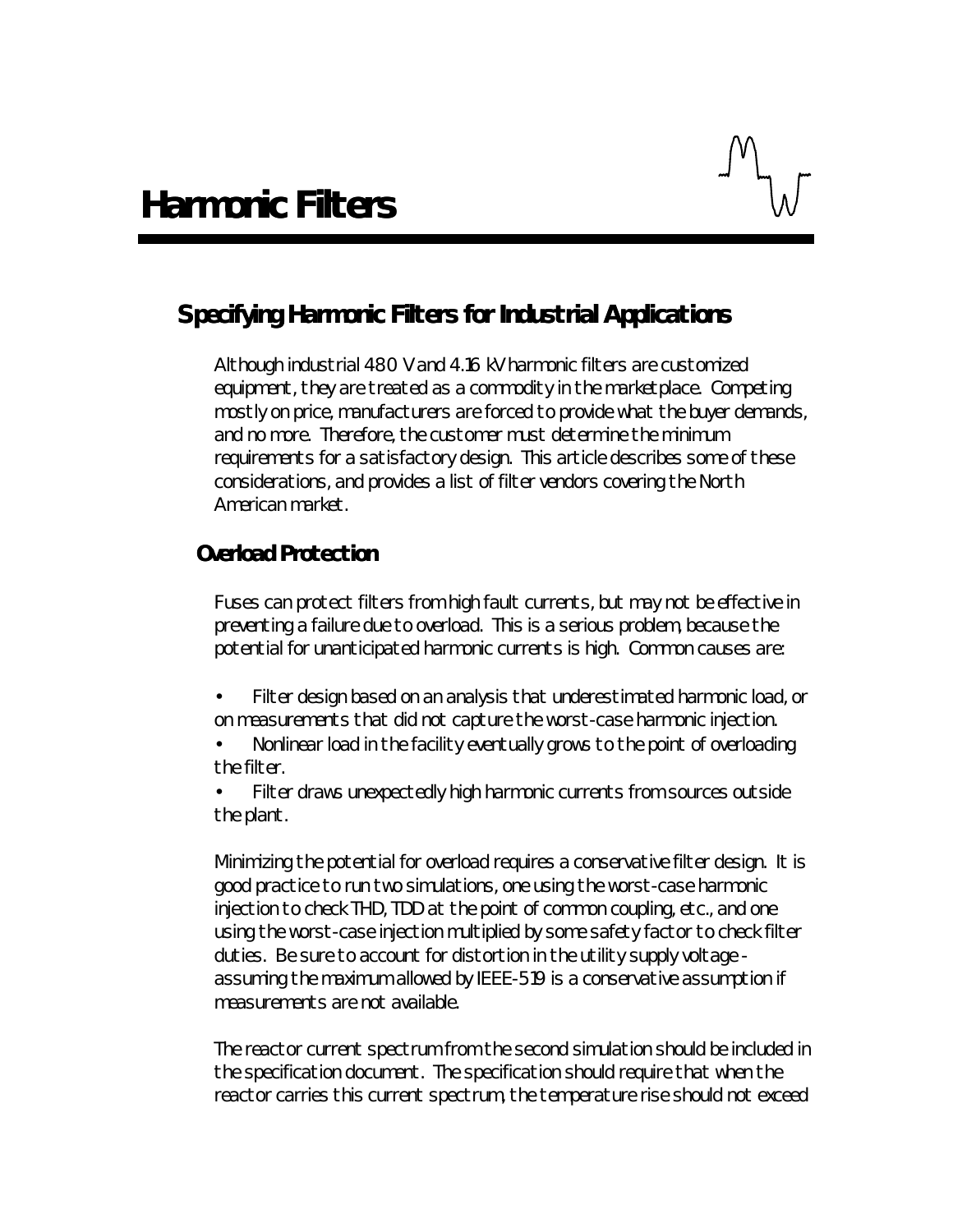50% - 90% of the maximum allowable temperature rise for the insulation system used. (The exact percentage depends on how conservative you wish to be.) If the filter consists of multiple steps switched in and out by an automatic controller, include a short-time overload requirement to account for lag in controller response when the load is suddenly increased, e.g., "the temperature rise shall not exceed the maximum allowable when the reactor carries twice the maximum expected harmonic currents for a period of 45 seconds."

Finally, some means should be provided for tripping the filter if an overload does occur. For low voltage filters, this can be done by using thermal sensors imbedded in the reactor windings to provide a trip signal to the filter contactor. Imbedded sensors may limit BIL in medium voltage reactors. If this is a concern, the filter breaker or contactor can be tripped via a thermal overload relay.

## **Unbalance Detection**

4.16 kV filters commonly employ individually-fused capacitors connected in parallel. One blown fuse will shift the filter tuning, increasing the current in the remaining capacitors, and possibly leading to a cascade of fuse operations before the filter overload protection can trip. Therefore, medium voltage filters should normally have some form of unbalance detection.

Low voltage filters often do not employ individual fuses for parallelled capacitors, a consequence of their metallized paper or metallizied polypropelene construction. A dielectric failure causes the thin metal film around the fault point to vaporize, producing a low magnitude, self-clearing fault. Repeated dielectric failures will generate sufficient gas to cause a pressure-activated switch to de-energize the capacitor.

Whether by fuses or pressure switches, if individual capacitors can be deenergized, the bank should be tripped. However, the fact is that many customers are not willing to bear the additional cost of unbalance protection for a low voltage filter, especially if the reactors have thermal overload protection. Vendors that do provide unbalance protection have found these methods to be the most economical:

- Trip the bank contactor via a signal from auxiliary contacts on the capacitor pressure switches.
- Use a single capacitor in each leg of the delta. This eliminates the major concern of damage to parallel units. There is still the possibility of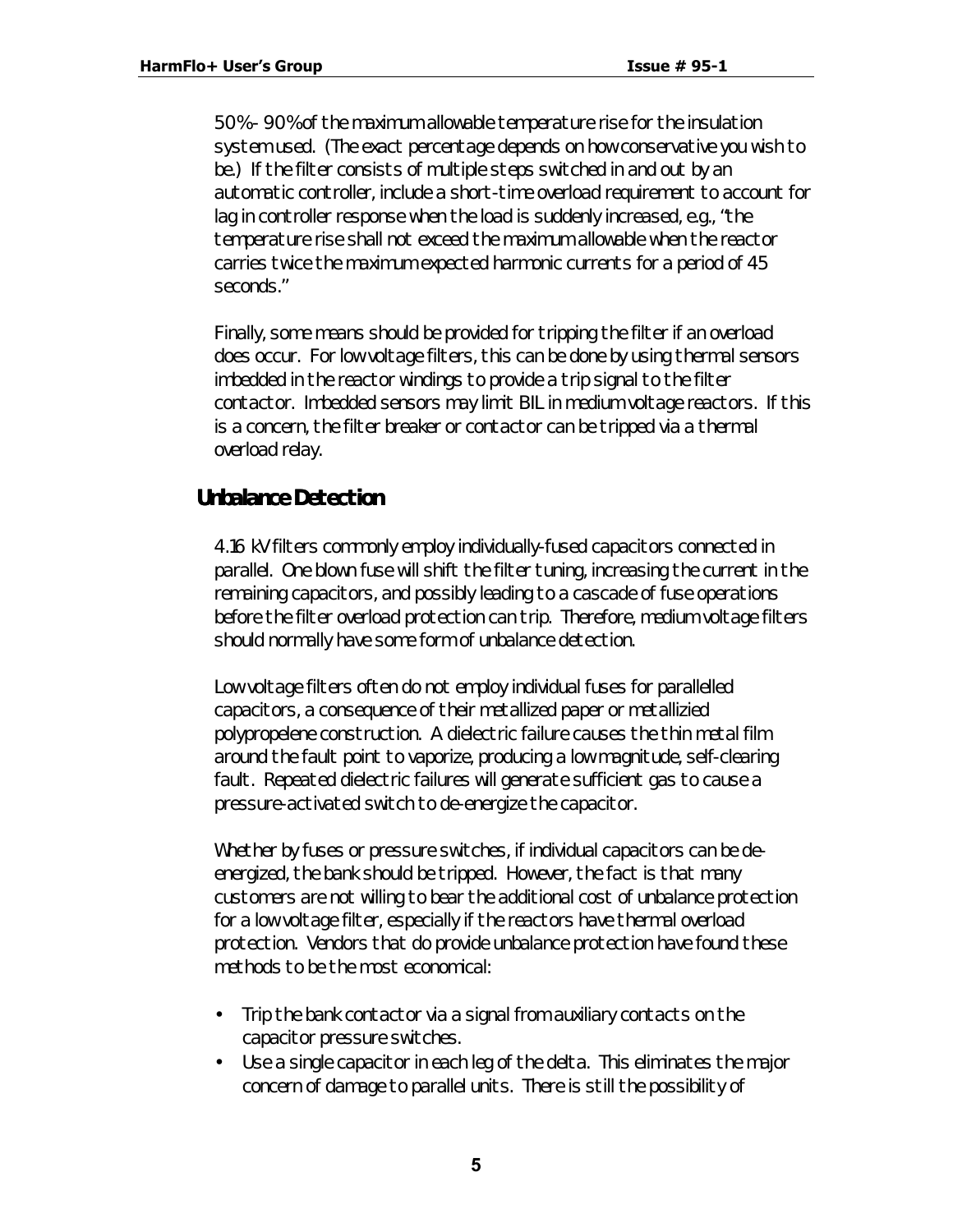overcurrents in capacitors in the other legs, but the loss of one unit will probably shift tuning so much that this will not be the case.

## **Iron Core vs. Air Core Reactors**

Air core reactors are larger and usually - though not always - more expensive than iron core. However, high reactor current during fault or unbalance may saturate an iron core, causing reactor inductance to decrease to the value that an air core reactor of the same winding geometry would have. This further increases the current, and the resulting mechanical forces on the windings may cause damage before the fault can be cleared by the filter overcurrent protective device.

Reactor damage can be prevented by improving the core saturation characteristic (amount of iron, air gap dimensions), employing current-limiting fuses, or enhancing the ability of the winding to withstand the mechanical forces. It is rarely necessary to resort to an air core design for 4.16 kV and 480 V filters.

The filter specification document should include the fault duty at the filter bus, together with language requiring that the reactors be protected from capacitor faults. Specifying some minimum saturation level, on the other hand, means little because no standard testing procedure has yet been established.

## **Component Tolerances**

Capacitor standards require that actual capacitance fall within -0% to +15% of rated. Reactor standards don't define a tolerance for inductance, but ±2.5% or ±5.0% of nameplate commonly appears on filter specifications.

Capacitor manufacturers usually impose much tighter tolerance bands on their products. For example, units from one manufacturer invariably fall within +6% to +8% of rated, while units from another manufacturer range from +2% to  $+4%$ .

Most filter vendors build their own reactors, but purchase capacitors "off the shelf." Thus, they can accommodate a specification that imposes a limit on reactor tolerance, but may not be able to do so (at least, not without changing suppliers) if a limit is imposed on capacitor tolerance.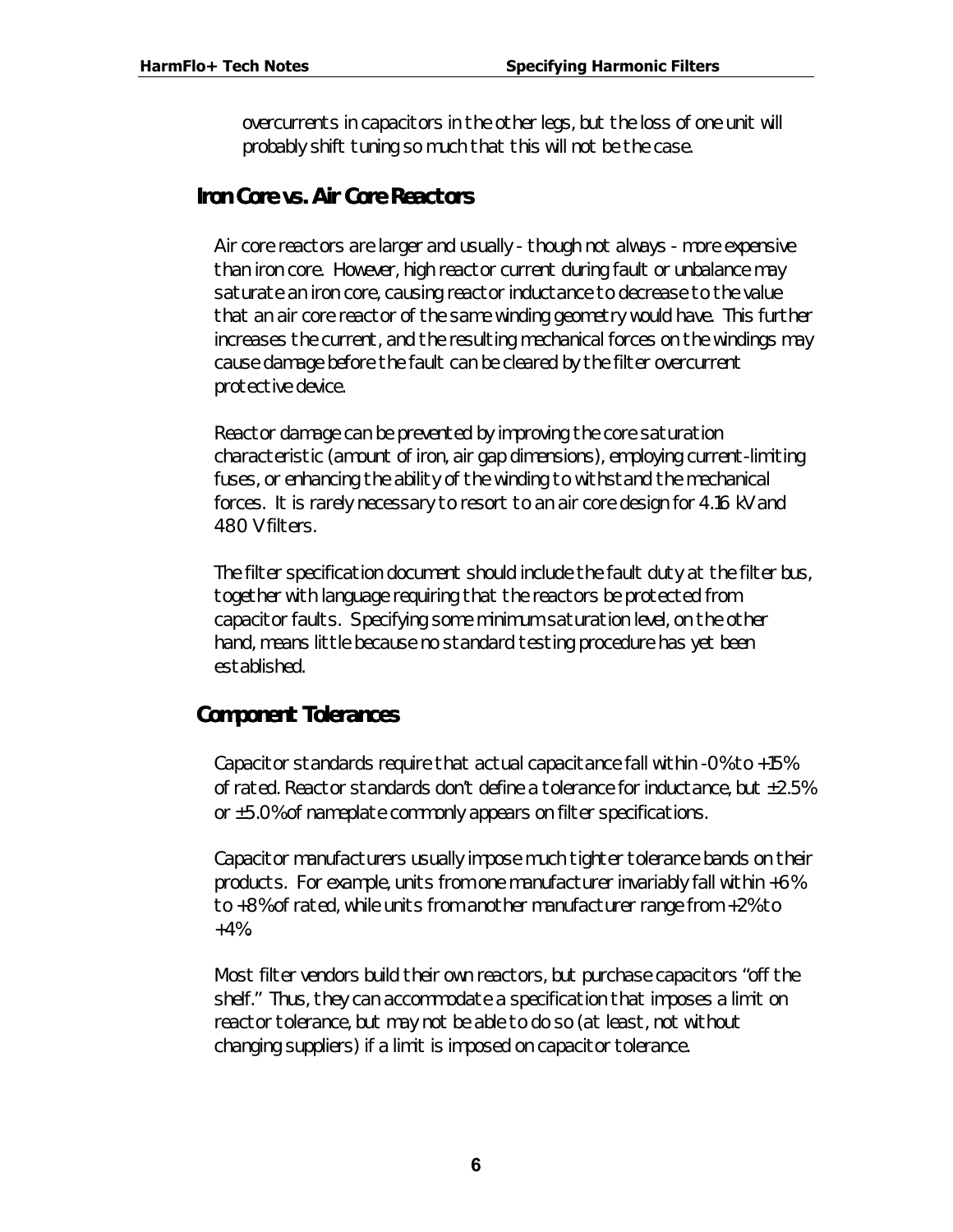The reason that limits are placed on capacitor and reactor tolerance is to control filter tuning. Therefore, it makes more sense to specify a tuning tolerance directly, e.g., 282 - 288 Hz. It should be stipulated that the filter will achieve the required tuning when energized at rated current, as tuned frequency tends to decrease at high current due to flux fringing effect in the reactor.

It should be further stipulated that the tuning in all three phases must fall within the required tolerance. The purpose of this requirement is to limit impedance unbalance, which is inherent in three-phase reactor designs due to unsymmetric mutual coupling. This is not a concern when single-phase reactors are used.

## **Reactor Insulation Levels**

Voltage withstand requirements for reactors are not yet defined in industry standards. Some manufacturers use the *IEEE Standard General Requirements for Dry-type Distribution and Power Transformers* (ANSI/IEEE C57.12.01) as a guideline for reactor BIL and low frequency ("hi-pot") withstand. Other manufacturers provide a BIL consistent with the *IEEE Standard for Shunt Power Capacitors* (IEEE Std. 18).

C57.12.01 BIL should be adequate for a filter applied indoors with an arrester-protected service entrance transformer between the filter and overhead distribution lines. The filter bus should be protected by a surge suppresser that coordinates with the reactor BIL. The higher BIL requirements of IEEE Std. 18 are justified for outdoor or other locations with a high exposure to impulse transients.

|                         | kV    |         |  |  |
|-------------------------|-------|---------|--|--|
| Test                    | 480 V | 4.16 kV |  |  |
| C57.12.01 Low Frequency |       | 12      |  |  |
| C57.12.01 BIL           | 10    | 30      |  |  |
| IEEE Std. 18 BIL        | 30    | 75      |  |  |

*Table 1. Voltage withstand requirements for capacitors and dry-type transformers.*

## **Standard Capacitor Tests**

The specification document should require that the filter capacitors have a UL or CSA rating and meet the testing requirements contained in the following standards:

• IEEE Std 18: RMS and peak kV, RMS current, RMS kvar.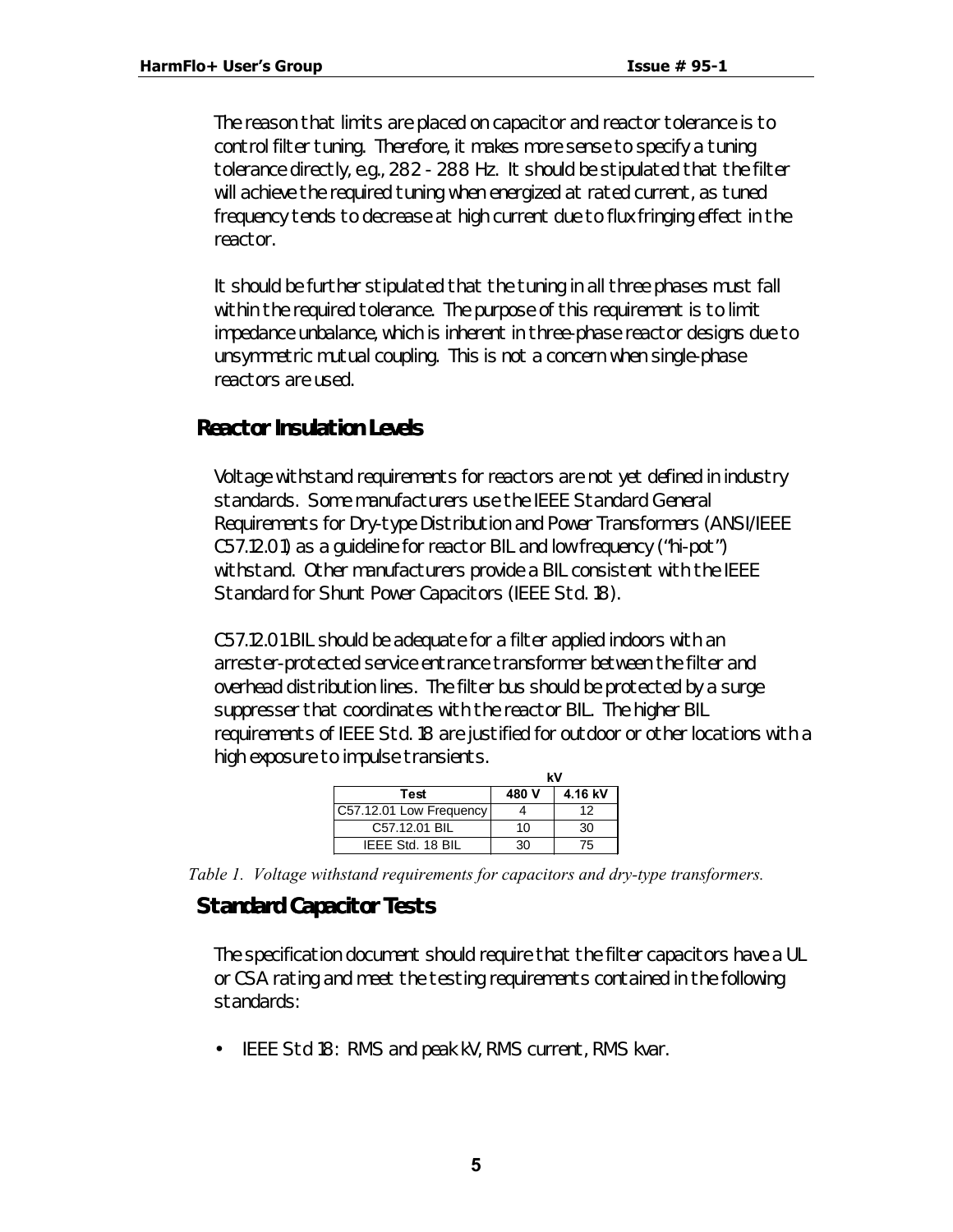• NEMA Standard C1 5.10-5.12: short time overload, capacitance, loss determination, discharge resistor, leak, impulse, bushing, radio influence voltage, voltage decay.

## **Are Over-Rated Capacitors Necessary?**

An article in a previous issue of the *Resonant* described why fundamental voltage will rise across a filter reactor, increasing RMS voltage on the capacitor. The lower the filter tuning, the higher the capacitor overvoltage will be. For example, a fifth harmonic filter tuned at 282 Hz will have a fundamental capacitor voltage 4.7% higher than bus voltage. After adding an allowance for normal variations in utility supply voltage - ANSI C84.1 allows a "range B" (short-time) limit of +5.8% - it can be seen that capacitor RMS voltage can exceed 110% limit specified by IEEE Capacitor Std. 18 even with no harmonic loading.

One solution would be to use custom-built capacitors rated at 110% of nominal bus voltage, but with one or two exceptions, vendors employ off-the-shelf units: 600 V rating at 480 V, and 4.8 kV rating at 4.16 kV. Unfortunately, the kvar delivered by the capacitor drops off with the square of the ratio of applied voltage to rated voltage - the 600 V capacitor will deliver only 64% of rated kvar, and the 4.8 kV capacitor will deliver only 75%. If the filter must provide power factor correction, capacitor size (and cost) must be increased accordingly.

When induction motors comprise most of the load in a facility, the rationale for installing filters is to provide power factor correction without creating a resonance, rather than to reduce distortion levels. The filters do not need to absorb large amounts of harmonic amperes in order for the plant to meet IEEE-519 guidelines, so they are not tuned very close to their target harmonic frequencies. In this scenario, it may not be necessary to increase capacitor voltage rating for a fifth-harmonic filter, because the rise in RMS voltage due to harmonics may be offset by a drop in fundamental voltage due to heavy motor load.

If capacitors rated at nominal voltage are used in a fifth-harmonic filter, the service transformer taps should be adjusted to prevent excessive voltage rise at low load. This may not be necessary if the filter is switched off at low load by an automatic power factor controller. As illustrated in Figure 1, when load kvar has increased to the level that causes the first step to switch on, the load kW may have reduced fundamental voltage sufficiently.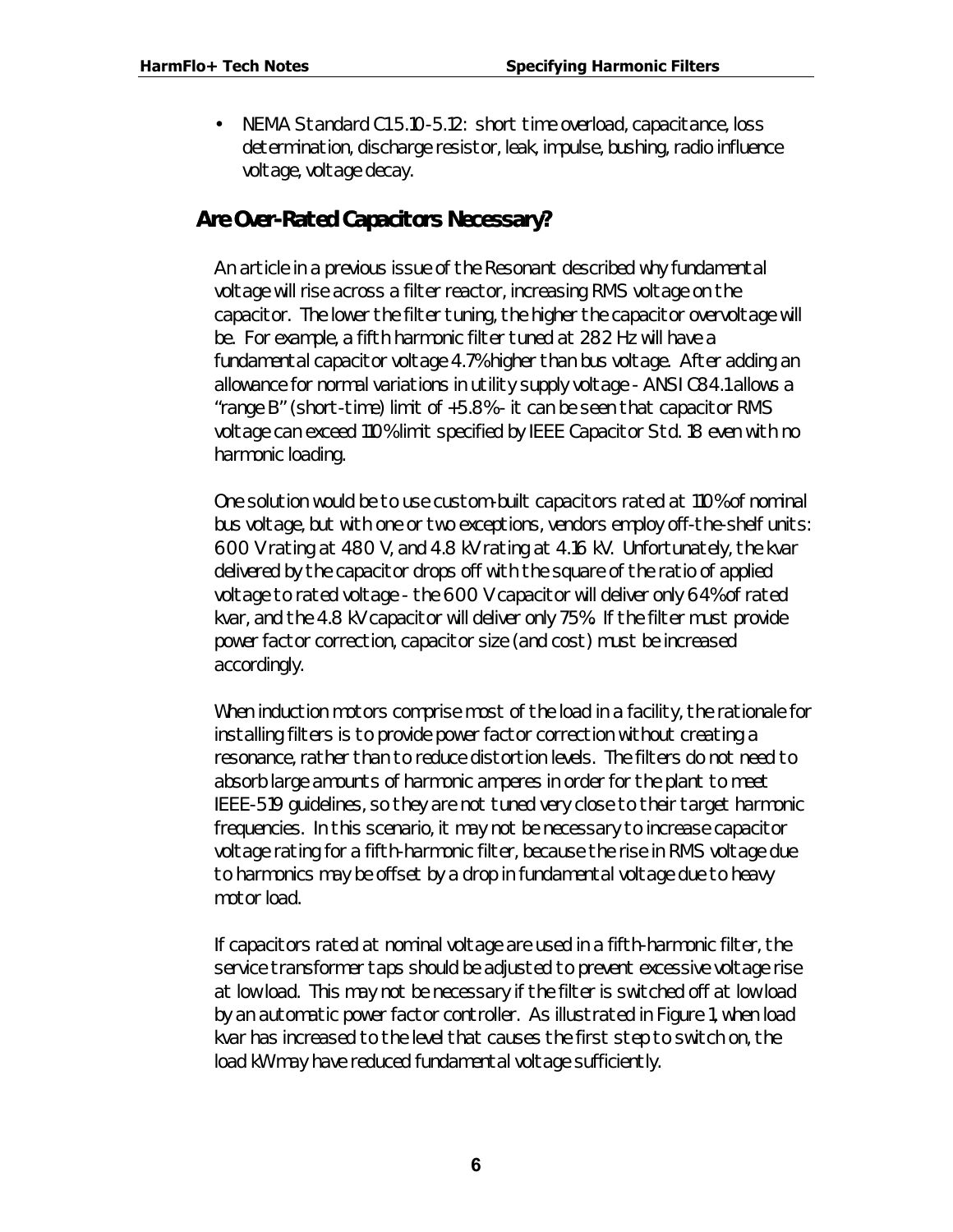

*Figure 1. Effect of plant loading and energizing filter steps steps on bus voltage.*

Before capacitors rated at nominal voltage are considered, sufficient measurements should be conducted to precisely characterize variations in harmonic loading and bus voltage. Specify over-rated capacitors if there is any doubt.

> Rory Dwyer Senior Power Systems Engineer Electrotek Concepts, Inc.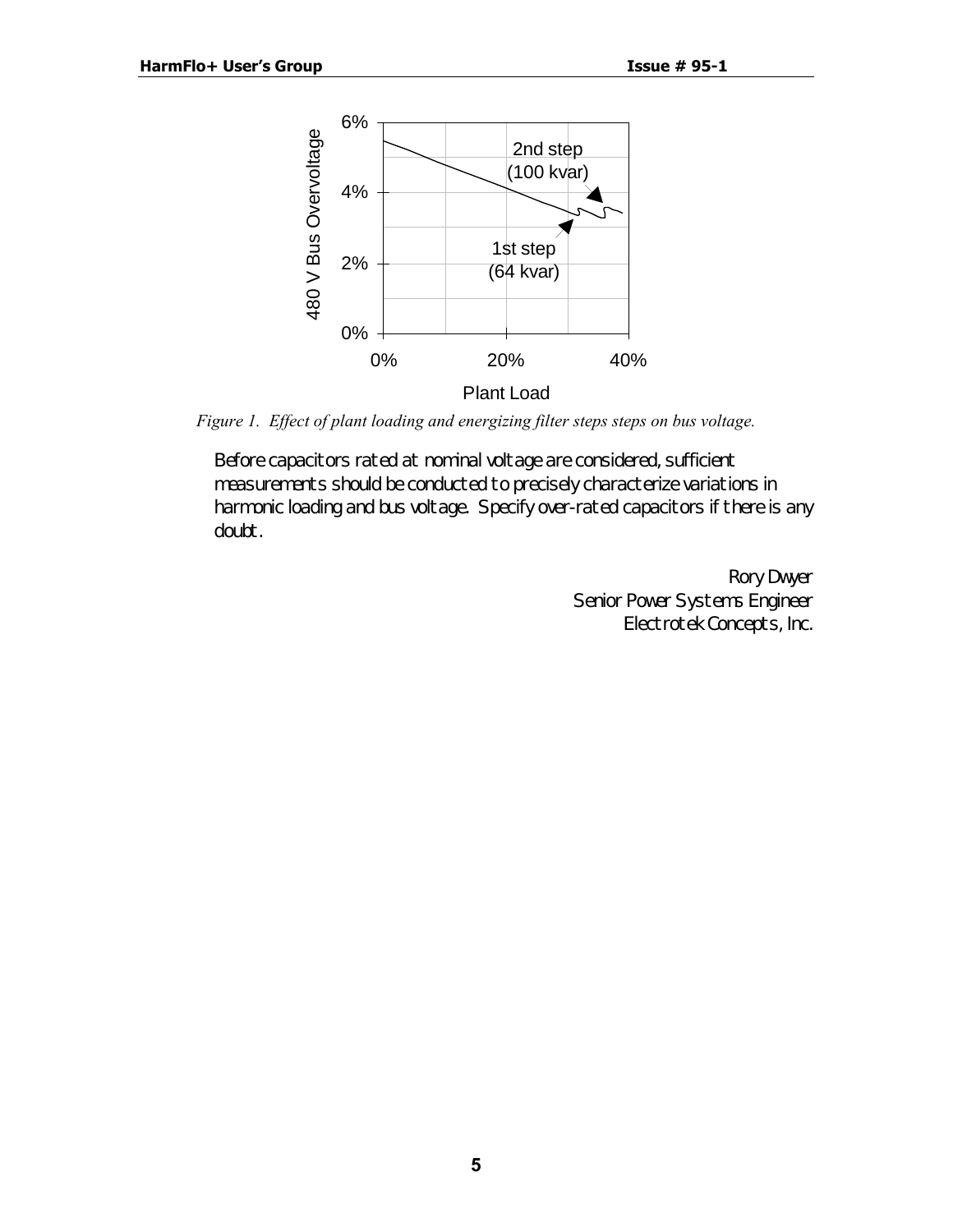# **Filter Vendors**

#### **ABB** (≤  $600 V$ )

Steve Colvin 1206 Hatton Road Wichita Falls, TX 76302 817-761-3232 / 817-761-3202

#### Aerovox Group

John Childs 740 Belleville Ave. New Bedford, MA 02745-6194 508-994-9661 / 508-990-8696

#### **ASC Industrial**

Bruce Marzley / Larry Burch / Chuck Gougler 8967 Pleasantwood Ave NW North Canton, OH 44720 216-499-1210 / 216-499-1213

#### **Commonwealth Sprague** (≤ 600 V)

Frank Smith Brown Street North Adams, MA 01247 413-664-4466 / 413-664-4465

#### **Controllix**

Paul Griesmer 21415 Alexander Road Walton Hills, OH 44146 216-232-8757 / 216-232-1893/

#### **Freeborn Industries**

Rudy Wodrich / Kevin Simpson 6675 Rexwood Road Mississauga, Ontario L4V 1V1 Canada 905-677-9272 / 905-677-5448 Member HUG can also contact any Square D office, or Schneider Canada at above address



#### **General Electric**

Peter Baltz 14131 Midway Road, Suite 500 Dallas, TX 75244 214-702-5274 / 214-702-5283

#### **Gilbert/K&M Electrical Systems & Products**

Neal Ciurro / Jess Hancock P.O. Box 1141 Beckly, WV 25802 304-252-6243 / 304-252-6292